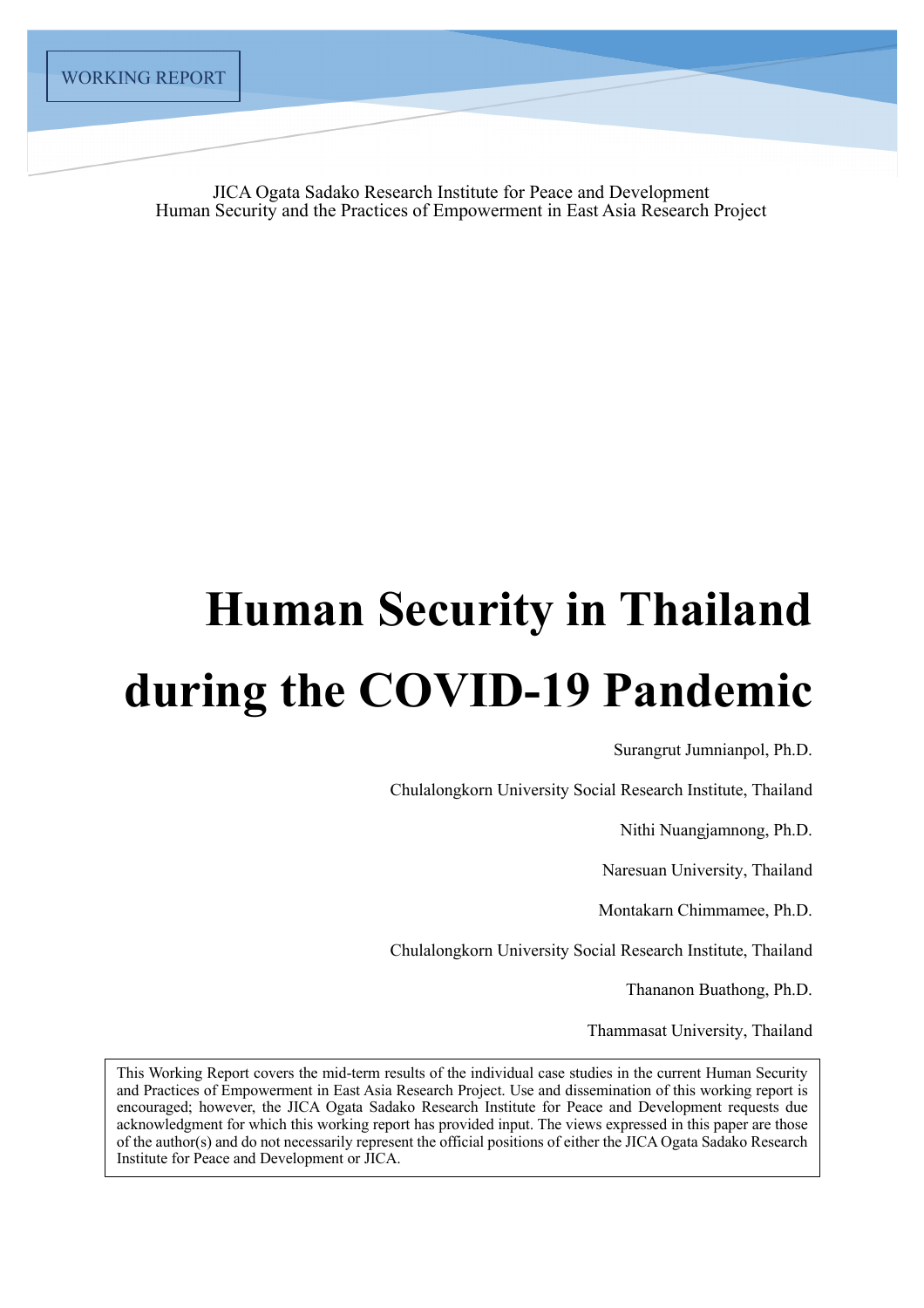## **Human Security in Thailand during the COVID-19 Pandemic**

Surangrut Jumnianpol; Nithi Nuangjamnong; Montakarn Chimmamee; Thananon Buathong\*

## **Abstract**

The COVID-19 pandemic and its prevention threatens human security globally. In Thailand, COVID-19 threatens all dimensions of human security, along with the political polarization and hundreds of political demonstrations. From that moment the Thai Government has used Emergency Decrees to centralize epidemic control it seemed that it had succeeded in promoting health security by controlling the movement of newly infected people while also dealing with counter-government protests in the first phase of the pandemic. However, evidence from the impact of that governance policy forCOVID-19 prevention shows that the threat to security is still dominating community responses. A recent report revealed the failure of the '*Top-Down*' method of pandemic control and impact mitigation. From underestimation to overreaction in policy frameworks, it is not only the COVID-19 pandemic but also inappropriate Government policy that has caused downside risks in terms of economic imbalance, food, and health security. The most vulnerable people in this situation are the informal labor force without social security in the tourism and service supply chain, and those people who have lagged behind the digital disruption of the 21<sup>st</sup> Century. The government has aggravated social inequality among poor and older people who have low technological ability by the imposition of a state-centric socio-economic recovery program and the digitalization of financial aid.

<sup>\*</sup>Surangrut Jumnianpol, Chulalongkorn University Social Research Institute

<sup>(</sup>surangrut.j@chula.ac.th); Nithi Nuangjamnong, Faculty of Social Sciences, Naresuan University (nithi27@yahoo.com); Montakarn Chimmamee, Chulalongkorn University Social Research Institute (cmontak28@gmail.com);Thananon Buathong, Faculty of Sociology and Anthropology, Thammasat University (thananon $(\partial_t tu.ac.th)$ )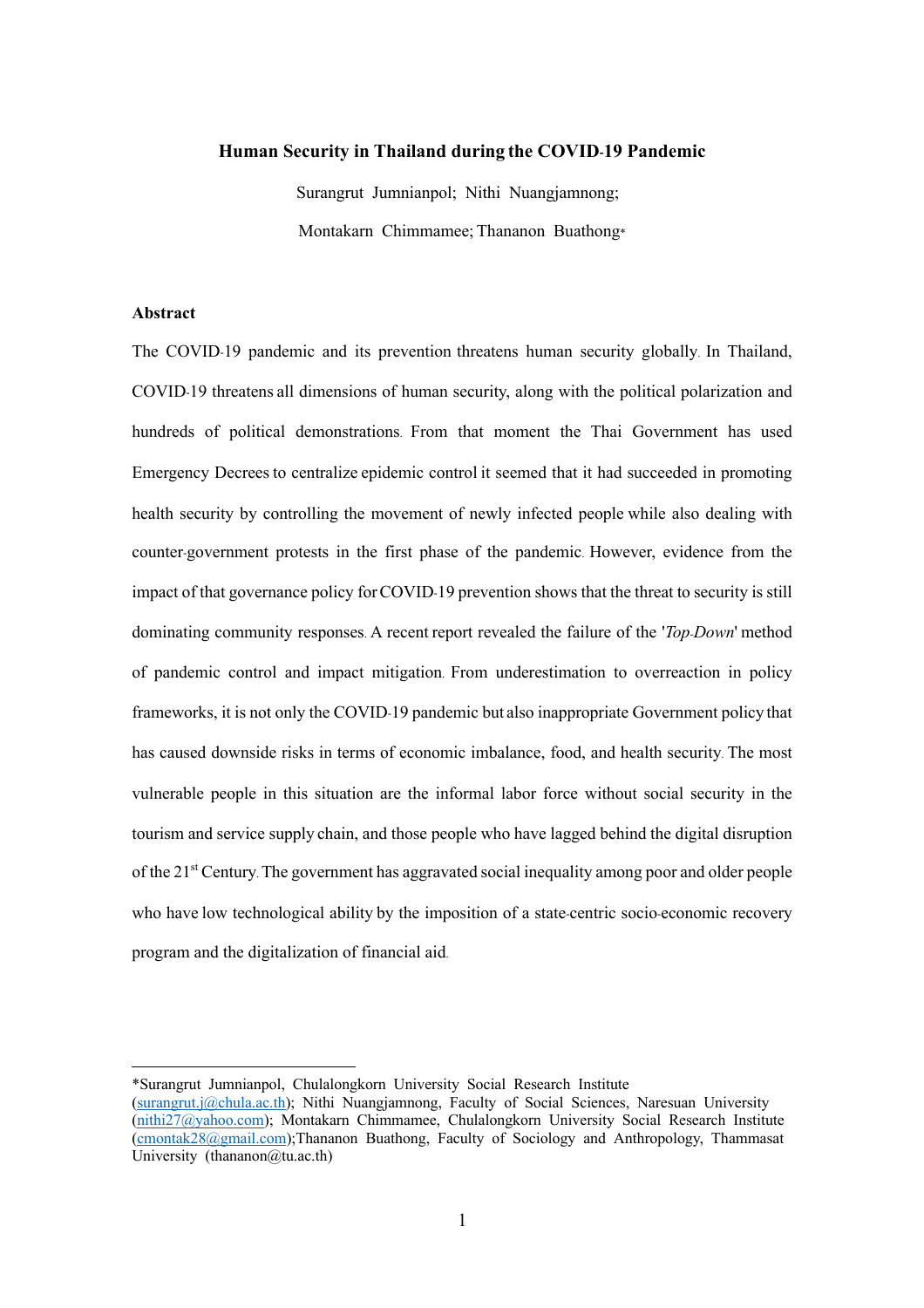**Keywords**: COVID-19, Thailand, State-centric Protection, Government Failure, Poor and Older

People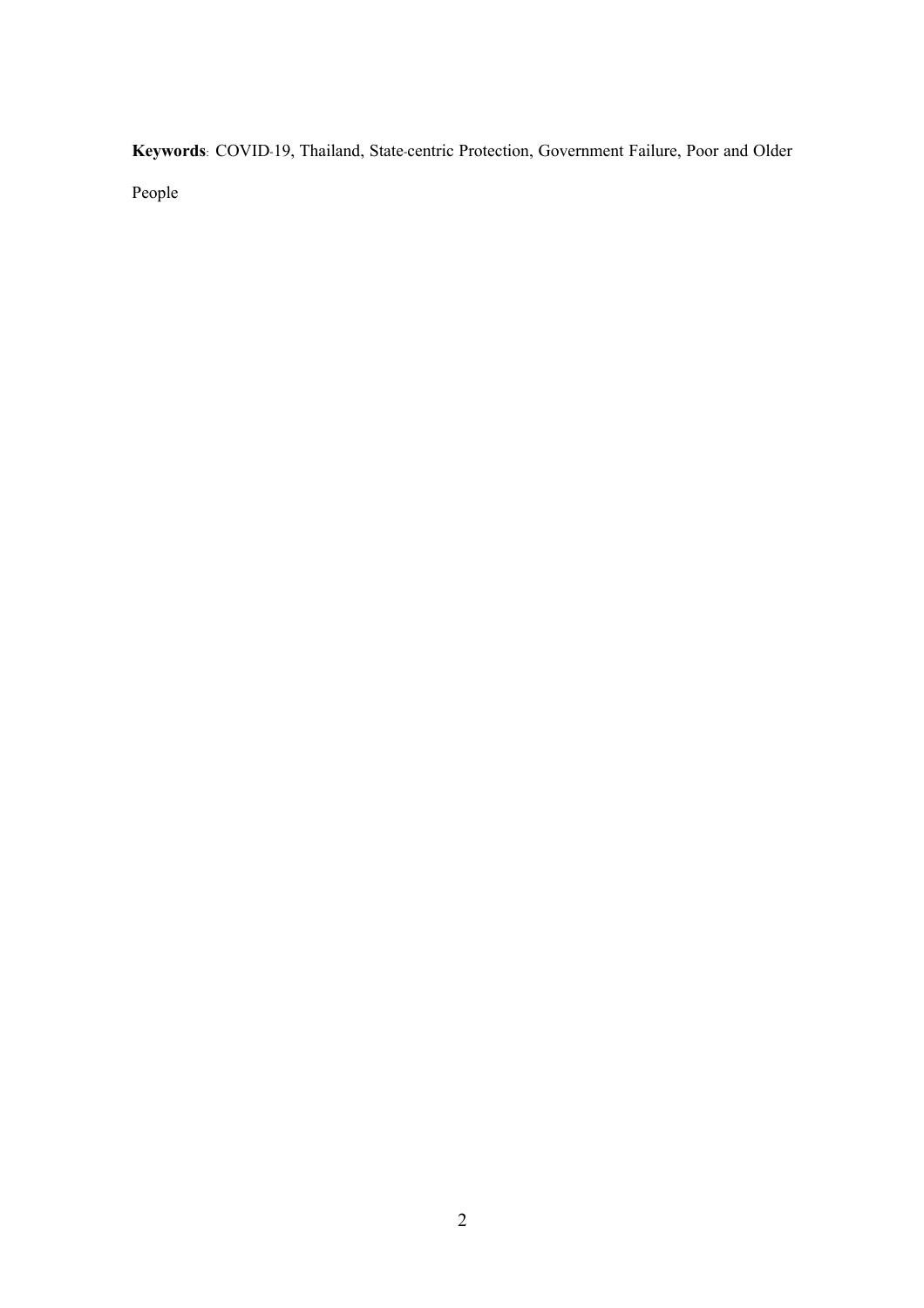#### **1. Introduction**

Human Security is an international concept, first introduced by the United Nations Development Programme (UNDP) in the *Human Development Report 1994*, and later in *Human Security Now* in 2003. By definition, human security refers to *freedom from want* and *freedom from fear*, and *freedom to live with dignity*. Instead of being state-centric as in national security, human security is people-centric, multi-dimensional and interconnected. In other words, the concept of human security is a way to redefine security centered on people instead of the state or nation. The idea has been disseminated for more than a decade; however, the concept of human security is still inferior to other concepts like national security and human rights. Even in a country that established aMinistry of Social Development and Human Security earlier than others though, like Thailand, this does not mean that human security has been highlighted instead of national security, even in human trafficking-related issues(Jumnianpol, Nuangjamnong and Srakaew 2019).

From late 2019, all human beings in the world have been threatened by the COVID-19 pandemic and the policies for its prevention. In term of human security, the COVID-19 itself threatens the idea of '*freedom from fear'* in new sense, it is more than disaster and other threats, but the pandemic impact makes people afraid of other people, including their family and friends. At the same time, the socio-economic impact that has resulted from strict prevention measures, i.e., lockdown and social distancing also intensifies the poverty, or '*want'* of the people. Since the COVID-19 outbreak is a direct threat to the human community, which the 'old security' concept could not capture, the new human security lens can best reveal the challenging situation. In term of human security, this report aims to identify who are the most vulnerable in the COVID-19 outbreak to find away to empower them in the future. This is aLevel-1 report intended to elaborate on the situation of human security in Thailand during the COVID-19 crisis.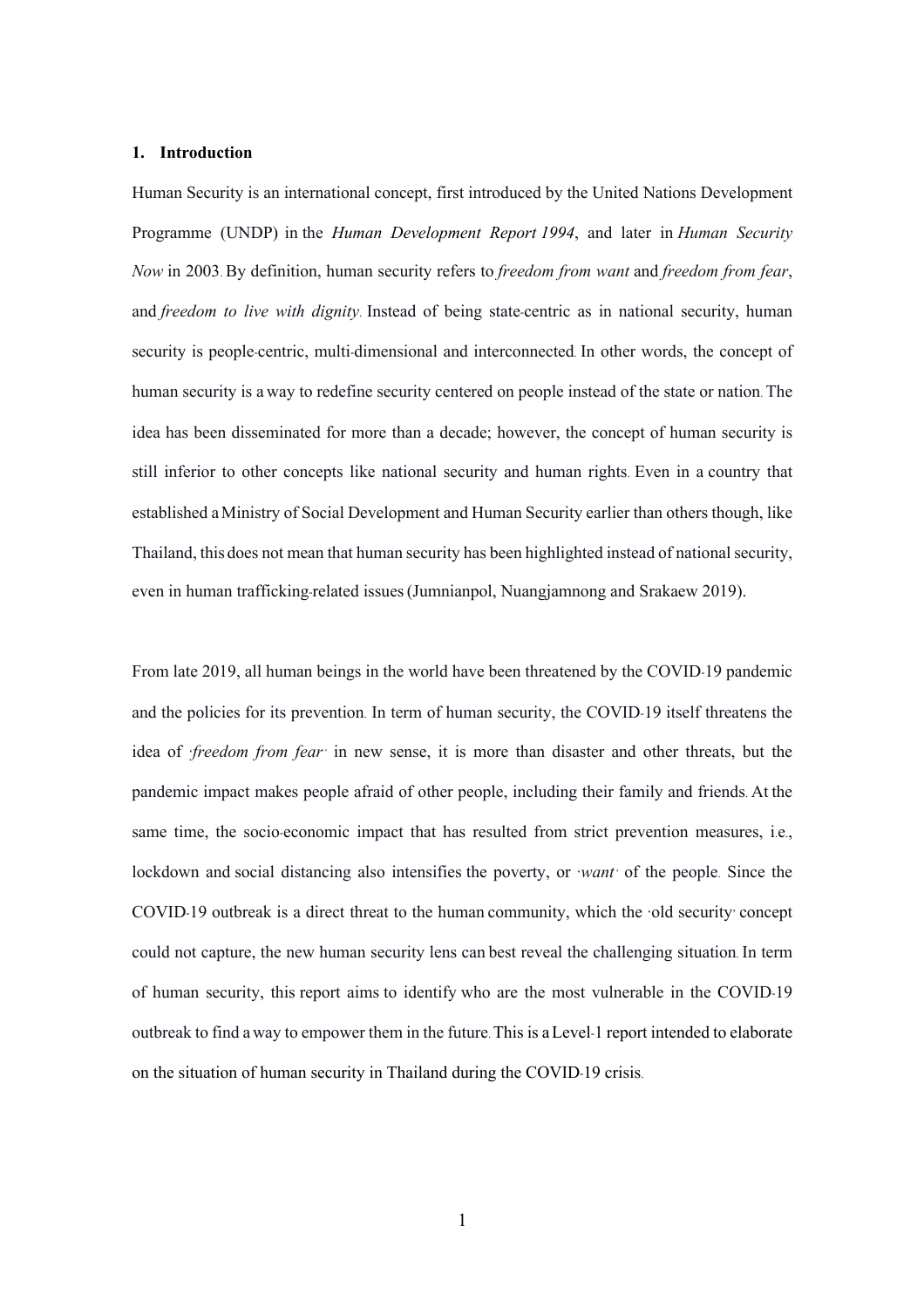In Thailand, in the first period, it seemed that the government had succeeded in promoting health security by controlling the activities of newly infected people. However, the outcome highly affected other dimensions of human security, especially economic and social impact. The tourism and service sector, including its supply chain as the primary financial sector that drives the country, is the most affected by the country's lockdown.

This report is organized into four parts. The following section presents the current context about human security in Thailand, amidst the protracted political conflict after the last coup d'état in 2014 that framed national security as a supreme concept. The second part highlights the COVID-19 pandemic as a threat to human security in the country. The third part emphasizes the government response to the COVID-19 to prevent, remedy, and restore the social and economic situation. The last section is a preliminary observation on the second phase plan.

# **2. Human Security Amidst Thailand Political Conflict**

Thailand was stuck with political polarization before the coup d'état in 2006, in two opposition groups. One side was the conservative-royalist group, or the *yellow shirts*. The Yellow shirts engaged in political demonstrations in the name of People's Alliance for Democracy (PAD). On other side were the *red shirts*, who questioned and countered the 2006-coup d'état. Although the coup tried to repress the conflict, the violence exploded again in 2009-2010, with more than 90 people dying. The second round of fighting restarted in 2013 with the contradictory amnesty bill proposed by the Yingluck cabinet. In this round, the Democrat (yellow shirts) – opposition party and its network were the primary player; they organized a large assembly to block government action in the name of the People's Democratic Reform Committee (PDRC). The PDRC organized a 'Bangkok Shutdown' in 2014, the most prolonged demonstration. During this event, there were also clashes between both groups. Among many attempts for conflict resolution, the 2014 coup, the second coup d'état within eight years, suppressed the conflict temporarily.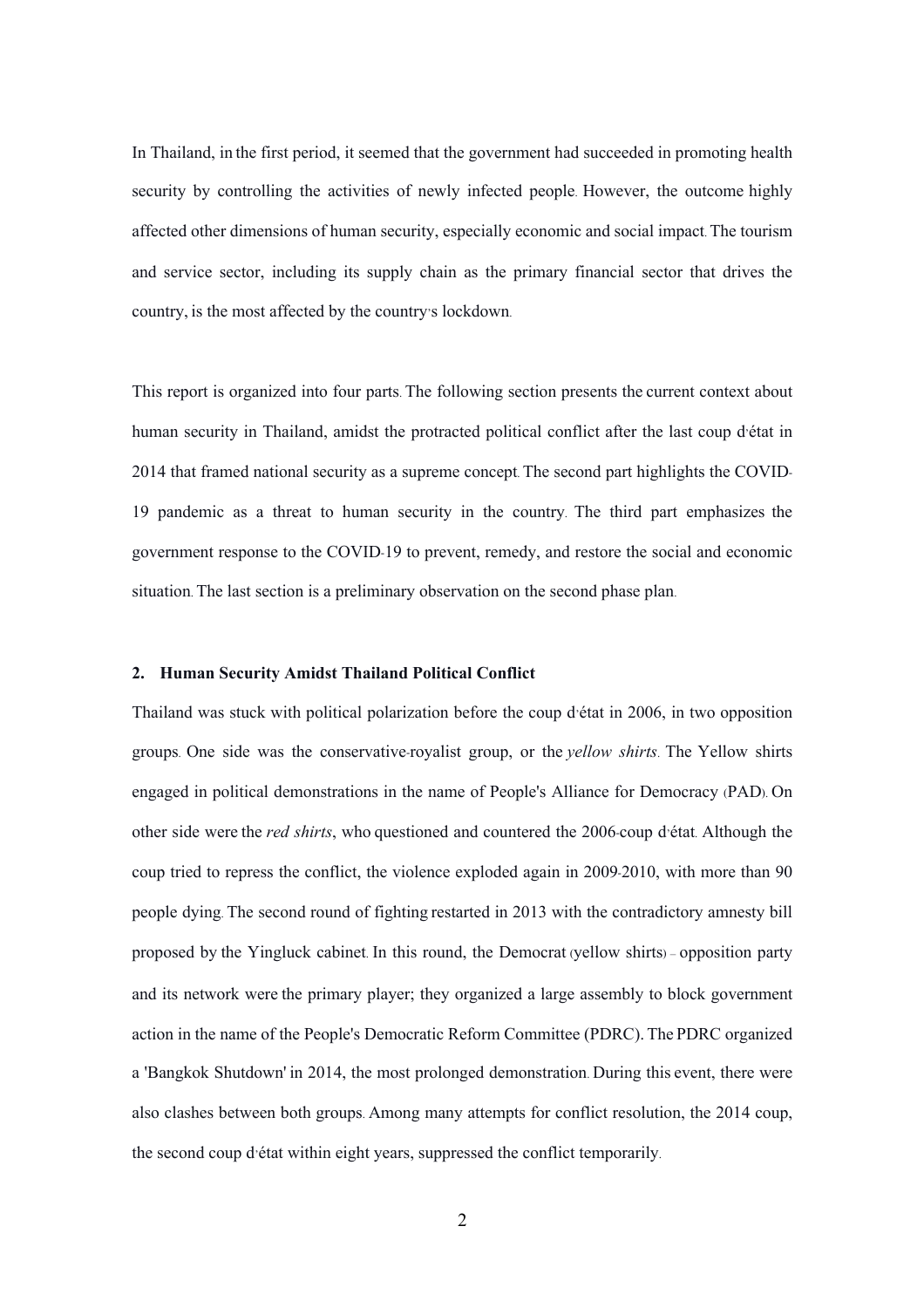After that, the military junta governed Thailand for many years; with a new constitution and a general election in 2019, the current prime minister of Thailand is the former junta leader. During the military junta period, human rights and freedoms were suppressed. However, there were many movements against the coup, and many political activists were arrested. After the general election, a new political party, namely the 'Future Forward Party (FFP),' of which the party leader, Thanathorn Juangroongruangkitis a prominent anti-coup leader and very popular among the youth and new generation, secured more than 80 seats in the parliament. But although he got the vote, he has not been authorized in the parliament; the Constitution Court disqualified him as a MP because of his media company shareholding. Moreover, the FFP was dissolved by the constitutional court in February 2020.

The dissolution of the FFP become the trigger of a new round of protests led by the students and youth. In the early days of 2020, many flash mobs against the government nationwide started from the *'Running against Dictatorship*' movement then spread to university and high-school students in many provinces. In this situation the *'White Ribbon*' movement was very popular as a government symbolic counter. During that time, the COVID-19 virus had slowly spread from Wu Han and had entered Thailand quietly in January 2020. The government, especially the departments responsible for the public health and tourism sectors, were closely monitoring the situation; the only impact at that time was the decreasing number of Chinese tourists for tourismrelated business. Finally, when the number of newly-infected increased to over 100-cases daily, the government decided to declare an emergency situation under the Emergency Decree on Public Administration in Emergency Situation B.E.2548 (2005) in all areas of the Kingdom to "…*monitoring and control of the outbreak, the prevention, and treatment of disease…*" (Ratchakitchanubeksa [Government Gazette] 2020), which started from March 26, 2020. The regulation under the emergency decree resulted in increased control and temporary closures and finally to a country lockdown. Many 'places at risk of infection' like, i.e., sport stadiums,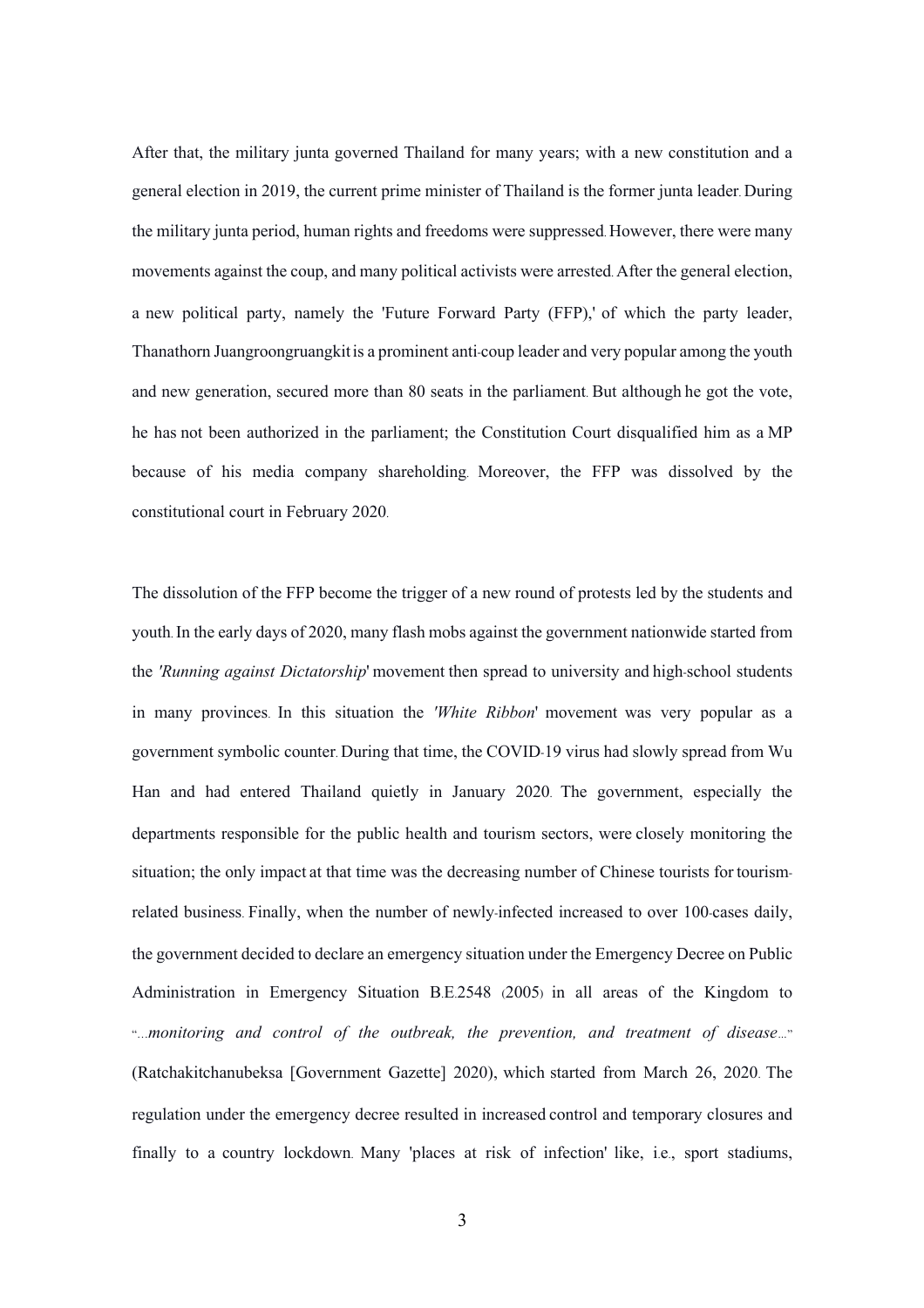playgrounds in all provinces, restaurants, pubs, all places of entertainment in Bangkok Metropolitan and five vicinity provinces, and the closure of international territory, a 4 pm – 5 am curfew, including prohibition of assembly in all activities that certainly included political demonstrations. As a result, the student movements temporarily stopped because of the COVID-19 pandemic in late March 2020 and only restarted after the third phase of lockdown was relaxed in the second half of 2020.

Currently, there are continuing demonstrations against the government. The protestors have three core agendas:

- 1. Dissolution of the parliament;
- 2. Drafting of a new constitution with the removal of the military-assigned senators;
- 3. Stopping government harassment and intimation of the people.

The agenda then escalated to the reformation of the monarchy. The government retaliated against the protesters fiercely; in addition to breaking up demonstrations, the youth activists have been reported as violating the *Lese Majeste* law, the emergency decrees, and the disease control act; and some of them have been arrested without bail. This situation reflected the politics of the COVID-19 emergency. The decree has not been only used to control the COVID-19 situation but that control also includes political demonstrations. Regarding the human security situation, this is seen to be parallel with the grievances caused by COVID-19; many Thai people are living in fear of government action in the political arena (for a better understanding of this point, see the timeline in Figure 1).

#### **3. COVID-19 and its Impact on Thailand's Human Security**

As mentioned in the previous section, the COVID-19 entered Thailand amidst political conflict; therefore, it is parallel with the '*fear*' generated by the political confrontation, the Thai people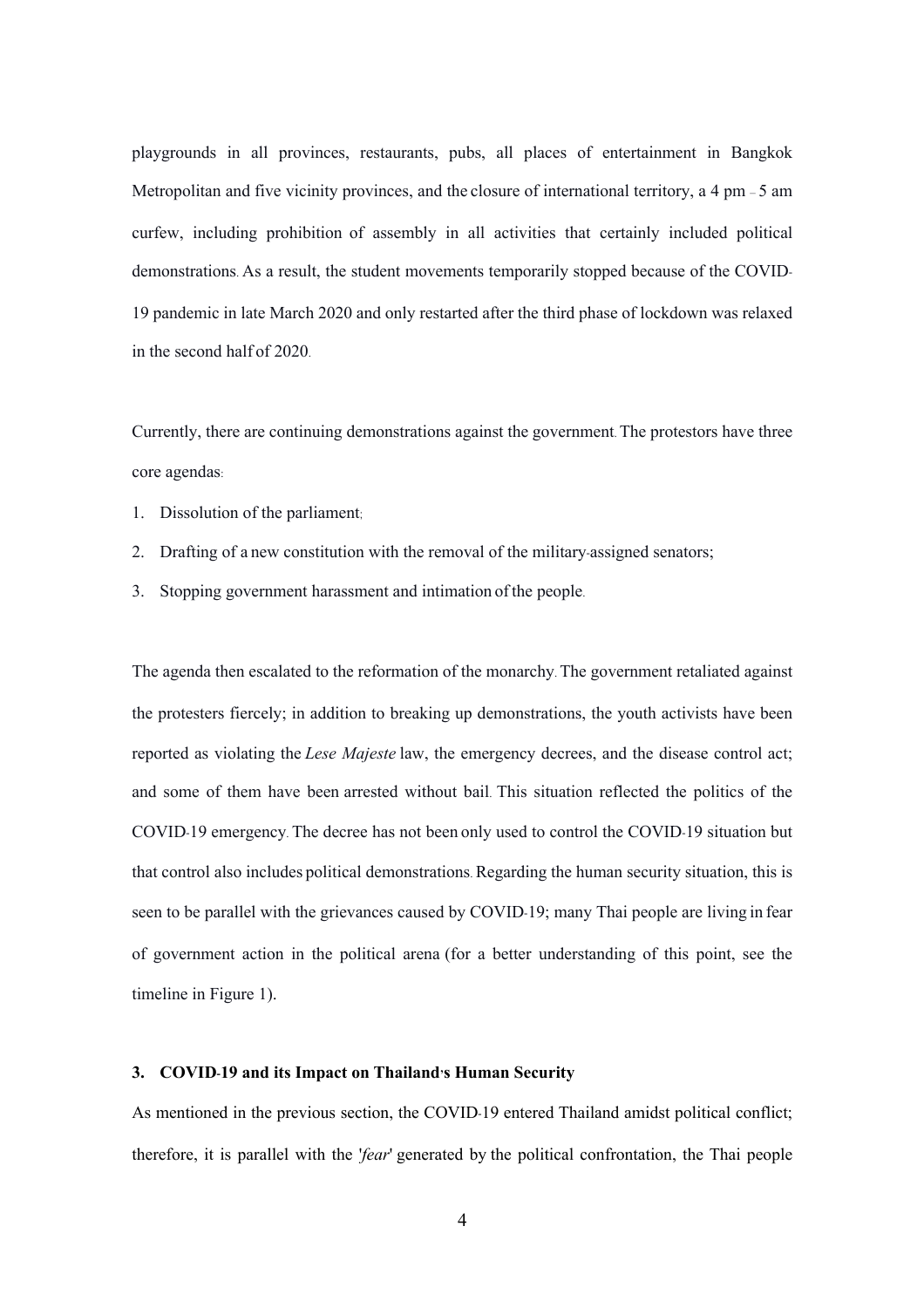struggle with the '*fear'* and '*want*' that resulted from the virus and the ways by which the government decided to control the pandemic. In terms of human security, the COVID-19 is a direct threat to the *economic and health security* of the people. In a country highly dependent on the service sector like Thailand, after the first phase of the epidemic in Wu Han, the first observable effect in Thailand was an immediate decrease in the number of tourists (42.74% in February and then -76.44% in March 2020). As a result, the popular destinations for Chinese tourists like Chiang Mai have become quiet as never before. The lower number of tourists resulted in lower incomes, as shown by the report by the Ministry of Tourism and Sports (MOTS). Tourism income started falling (-39.98% in February and -76.04% in March), before stabilizing at 0 in April 2020 (MOTS 2021). Therefore, all the players in the supply chain of tourismbecame the first line of facing the epidemic's effects, ranging from airlines, guides, local transports, hotels, restaurants to street vendors. If the declining number of tourists signified the downfall of the tourism supply chain, the lockdown in the following month would see the collapse of all service sectors.

The partial lockdown created by the Bangkok Metropolitan Authority (BMA) announcement<sup>1</sup> on March 21, 2020, showed that the COVID-19 had affected the whole country. The essential lockdown measures were closing all public spaces in Bangkok, including schools, universities, department store, all government and business buildings, including the restaurants. As soon as the BMA declaration was made, millions of the [domestic migrant] workers returned to their hometown, and the Ministry of Public Health (MoPH) feared that their trips would exacerbate the virus'spread over the whole country (Bangkok Post 2020).

<sup>&</sup>lt;sup>1</sup> Actually, the first area lockdown was in the Buriram district and Uthai Thani on March 16, but it is not usually mentioned because it had a lower effect.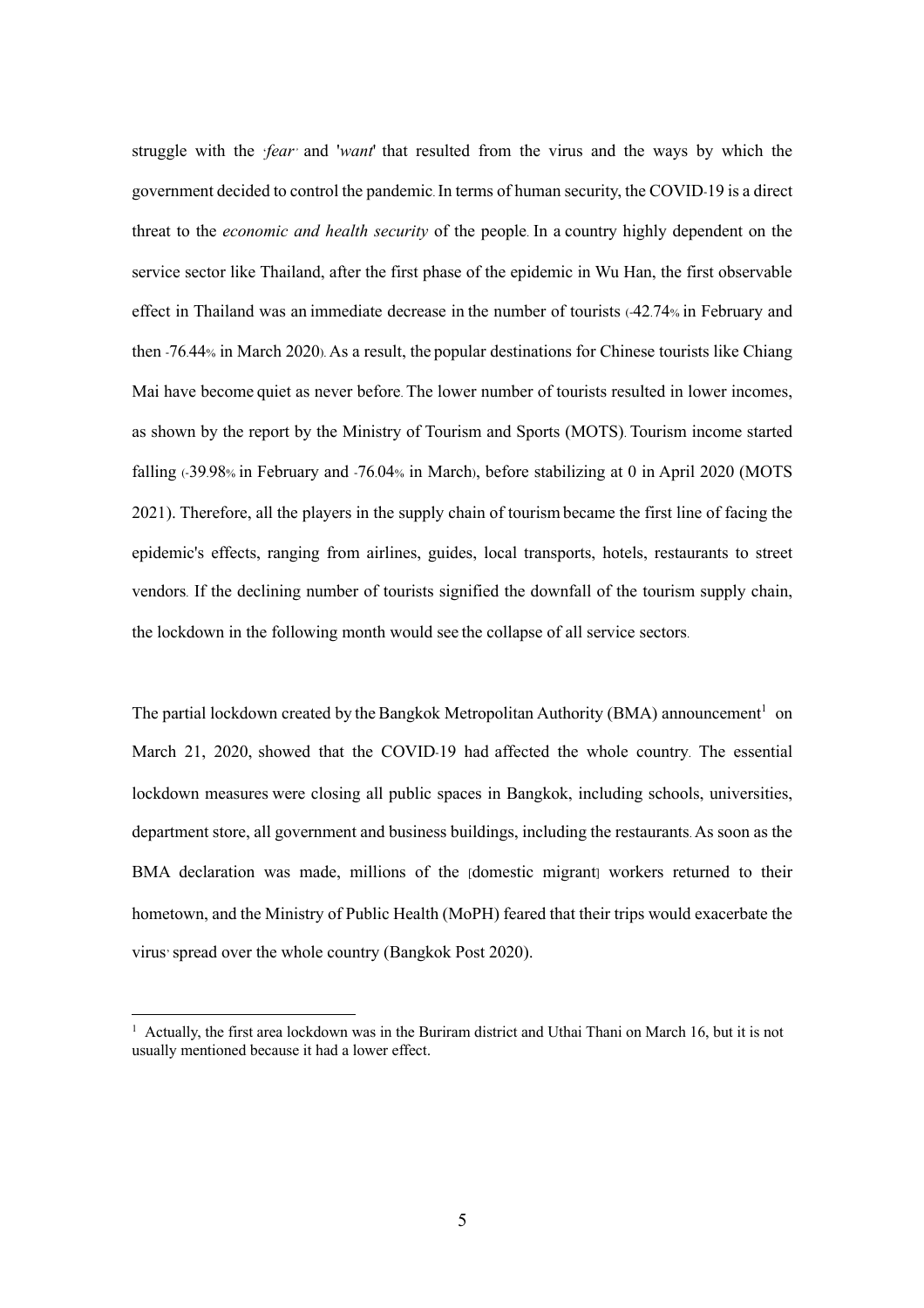

**Figure 1. Timeline of Political Conflict and COVID-19 related Measures in Thailand**

*Source: Daily Statistics of Thailand COVID-19 situation as of March 22 2021 (Digital Government Agency 2021).*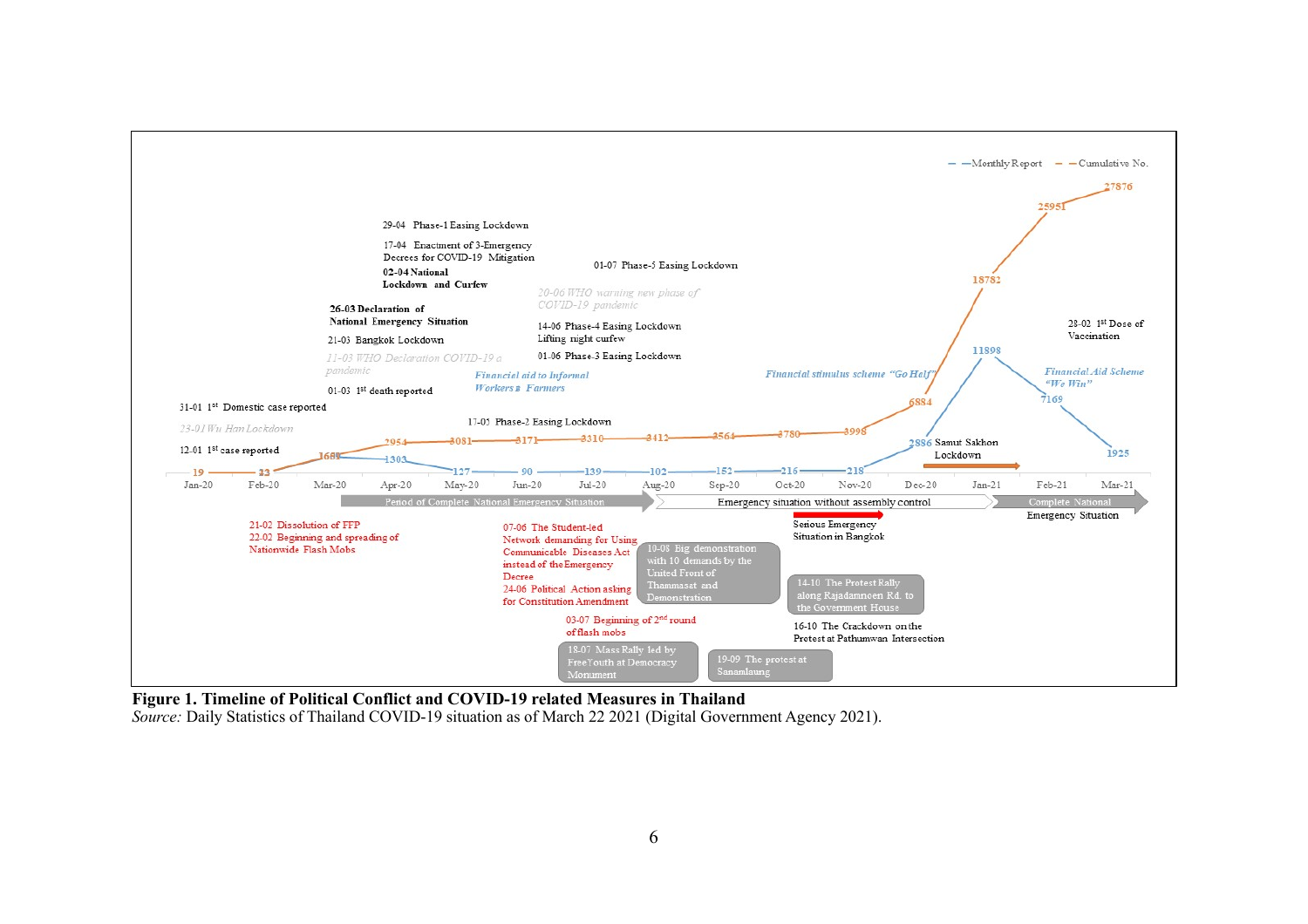A few days later the lockdown was expanded again nationwide, after the Declaration of an Emergency Situation throughout the country on March 25 2020. In this situation, the *Emergency Decree on Public Administration in Emergency Situation* B.E.2548 (2005) became the primary tool through which the government could centralize all resources and control the freedom of the citizens, including freedom of assembly, in the name of epidemic control. It was not only an area lockdown; finally, the Thai government had announced a national curfew on April 2 2020. This curfew prohibited people from leaving their residences between 10 pm and 4 am, except for the transport of goods, fuel, medicine, medical supplies, and the movement of patients and medical personnel. However, in the early period of the curfew, it was noticeable that the police seemed to overuse the power; hundreds of people were prosecuted for curfew violation, including medical staff. The downside risk caused by COVID-19 on the critical dimensions of human security, economic, food and health security and environmental security are seen in this situation and will now be discussed.

# **3.1 Economic Security**

In terms of *economic security*, viewed from the macroeconomic aspect the World Bank reported in the first decade of 2020 that the COVID-19 has worsened Thailand's economic vulnerability, which has been previously affected by the drought and the delay in the FY 2020 budget. Moreover, because of its export and tourism-dependence, the economic impact has been severe (The World Bank 2020). GDP in the first quarter of 2020 dropped by 1.8% and remarkably declined by 12.2% in the second quarter due to the prevention and control of the spread of COVID-19 measures. The service sectors, namely accommodation and food service activities, wholesale and retail trade, repairing of motor vehicles and motorcycles, transportation and storage, entertainment, and recreation, are the most affected (NESDC 2020a, 2020b). The World Bank concluded that this economic stagnation had resulted directly in a higher unemployment rate: more than 170,000 people in the formal sector lost their jobs. In turn, the lower income from labor affected household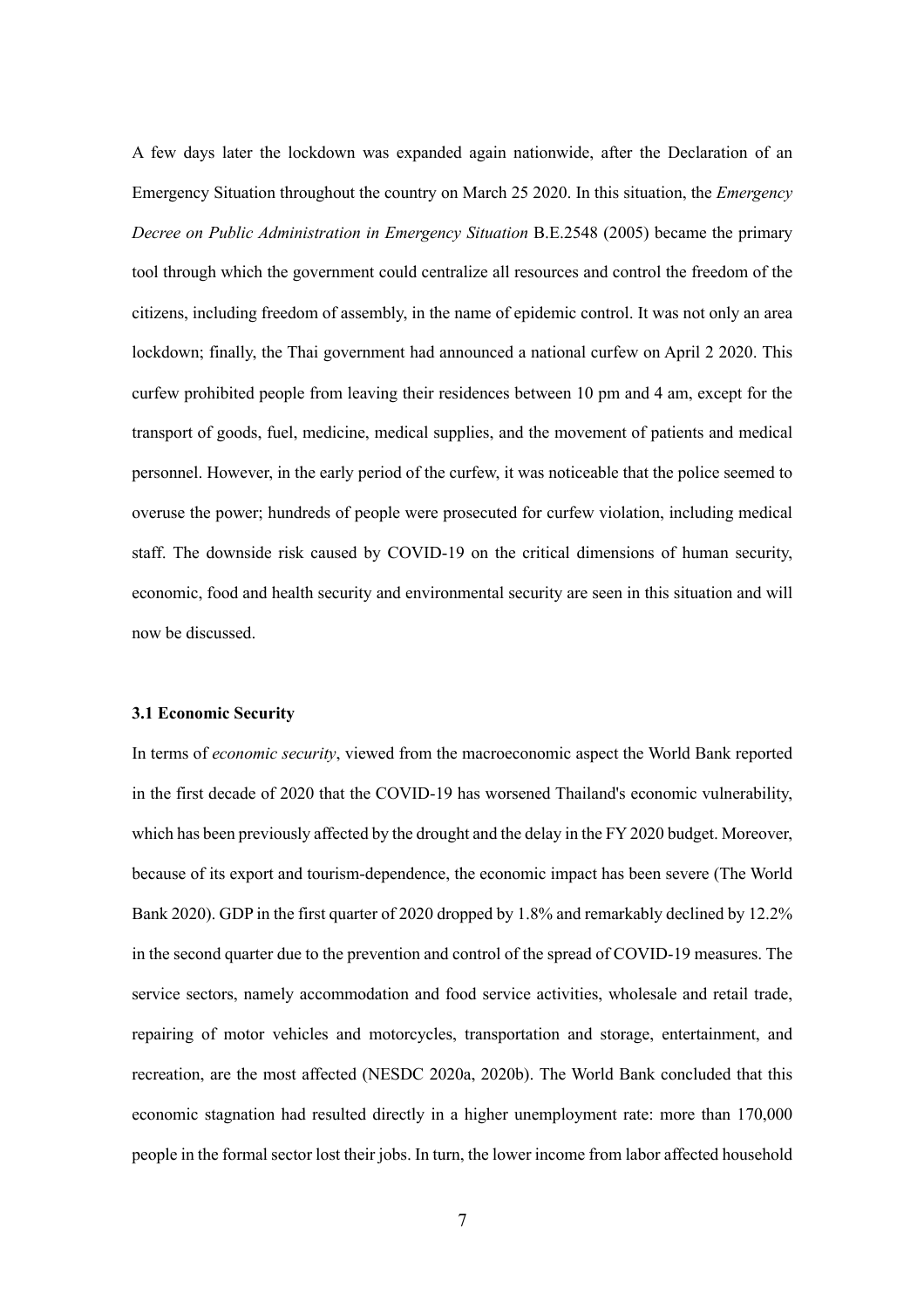welfare, especially for those people who already had a degree of economic insecurity (The World Bank 2020).

The most vulnerable group in the first period of the COVID-19 pandemic was the labor market in the tourism and service supply chain. Most of these jobs were in the informal labor sector. They were without social welfare support except for universal coverage healthcare. The Senate Standing Committee on Labor also revealed a study of the impact of COVID-19 on the Thai labor market. Using ILO and NESDC information, they identified 8.77 million affected laborers, of which 6.7 million or 76% worked in the service and tourism sector. Divided by type of employment, there were negative impacts on both formal and informal labor. When the formal employee becomes unemployed, leave without pay, reduced working hours, and early retirement become considerations, when informal labor is also laid off, they must endure lockdown without any social welfare (Senate Standing Committee on Labour 2021). Currently, the current proportion of informal labor in Thailand is 53.8% of an overall 37.9 million (National Statistical Office, Ministry of Digital Economy and Society 2020). More than 60% of families in the agricultural sector also have their members working in non-agricultural sectors like tourism that experience the chain-effect of COVID-19 through the decrease family income (Research Unit on Contemporary Peasant Studies 2020). Consequently, the impact on labor has resulted in lower income and therefore an increase in the economic insecurity of most households.

## **3.2 Food Security**

*Food security* is the concept that guarantees accessibility to sufficient and safe food for all people. During the COVID-19 period, the vulnerable group in terms of food security are those urban residents whose food consumption relies on local food markets due to the temporary interruption of logistics under lockdown. Despite the Oxford Policy Management report that food security has not seemed to be problematic in the short-term (Oxford Policy Management 2020), there were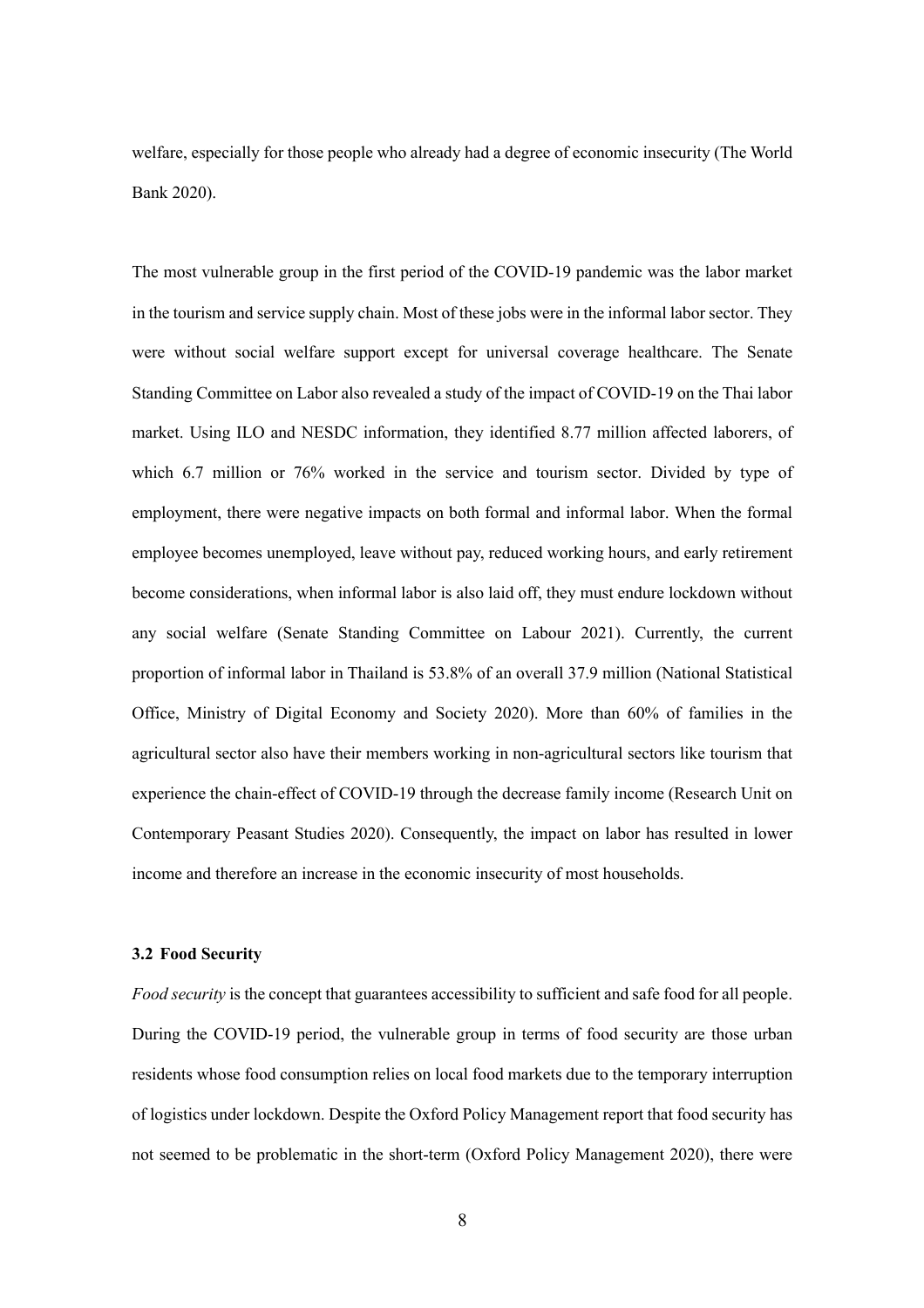reports about the shortage and higher price of chicken eggs. As a result, the government decided to control the chicken egg market by price control and banning exports (Bangprapa 2020). Nevertheless, while the urban poor and the homeless food situation became fragile, there were food donations by wealthier people and charitable groups, but in the early period these were interrupted by a few government officers because of emergency decree violations (Post Reporter 2020). Finally, the government has controlled food donation through social distancing. On the other hand, the people created a new way for food donation in the community with the concept of 'the pantry of sharing.' Food security initiatives may thus reflect the state of 'top-down threat' and 'bottom-up protection.'

Compared with the urban residents, only 13.9 % of the small farmer respondents in the rural areas reported that their food security was compromised; most of them felt no impact. The primary reason was they could access food from their farm, exchange within community/networks, and buy from the community market and local [mobile] food vendors that were available (Research Unit on Contemporary Peasant Studies 2020).

## **3.3 Health Security**

Before the second round of epidemic exploded at Samut Sakhon in December 2020, the World Health Organization (WHO) commended Thailand as *'an excellent example that with a whole-ofgovernment, whole of society, comprehensive approach, this virus can be contained even without a vaccine* (WHO 2020).' This was said to be with its solid health system and a million village health volunteers who could help in prevention and monitoring in all areas. During the epidemic, stopping the COVID-19 was prioritized in the health and government system; all resources were reserved for COVID-19, especially medical services. In this situation, the vulnerable families reported their difficulty accessing hospitals for other reasons during the lockdown, namely the health risk caused by public transportation during their trip to the hospital, the increasing cost in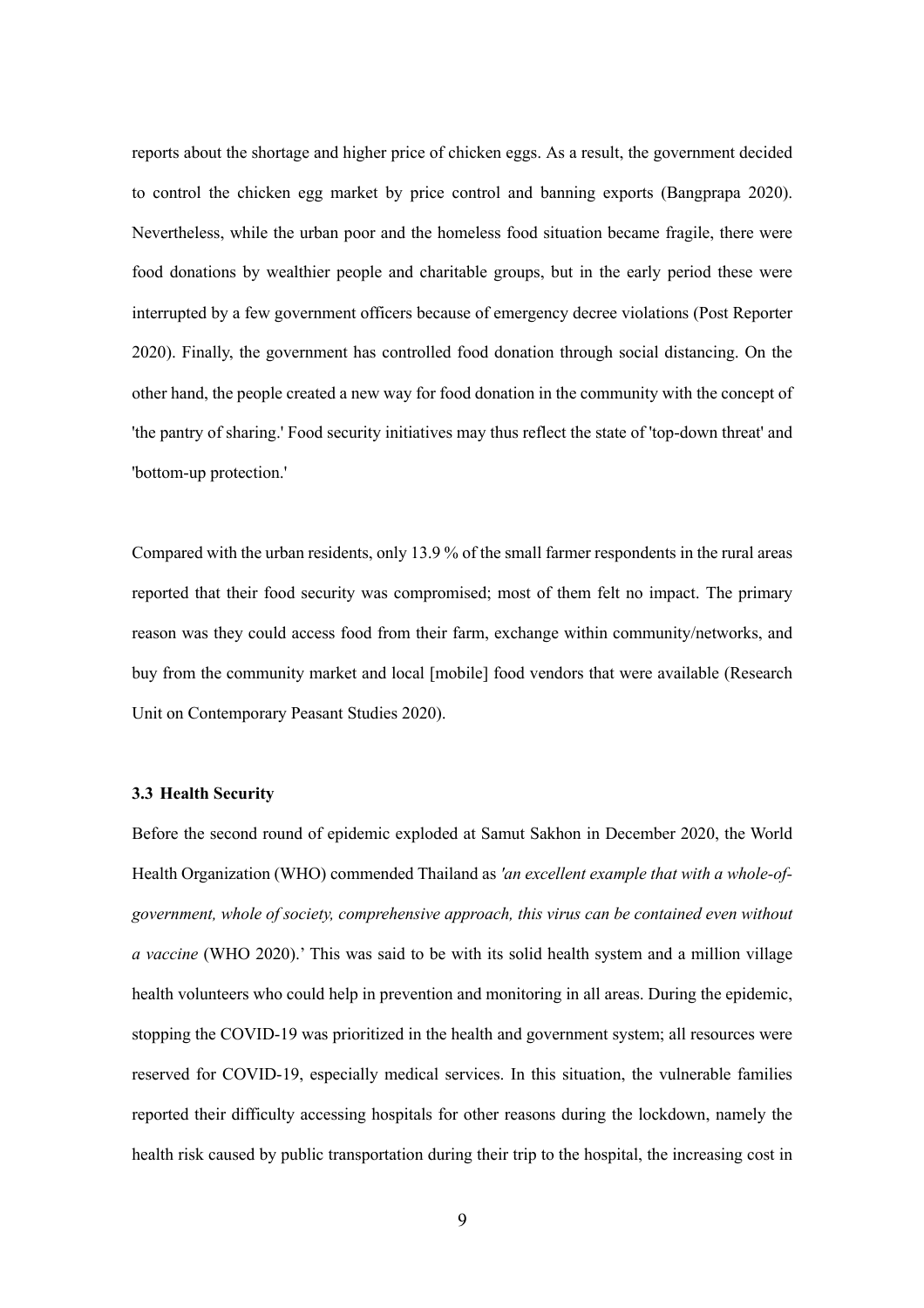transportation, and most importantly the closing of medical services now reserved for COVID-19 cases (TDRI 2020). For older people, who are most vulnerable in physical health, UNFPA showed that one-fifth reported a lower level of health during COVID time. The psychological health impact also mattered; an increase of anxiety among elderly caused by lower remittances from their family members. Some poor older lived only on the THB 600-800 Old Age Allowance (OAA) monthly. Some felt more isolated because their families could not visit them (UNFPA and CPS 2020). Interestingly, in terms of area differentiation, the older people in urban areas seemed to have more effect in all dimensions than those in rural areas (see the detail of psychological impact for the elderly in Table 1).

|                 |       | Age group |       |       | Gender |       | Area of residence |       |
|-----------------|-------|-----------|-------|-------|--------|-------|-------------------|-------|
|                 | Total | 60-69     | 70-79 | $80+$ | Men    | Women | Urban             | Rural |
| Loss of         | 47.3  | 46.3      | 47.1  | 53.1  | 45.8   | 48.5  | 59.1              | 38.8  |
| appetite        |       |           |       |       |        |       |                   |       |
| No hope in life | 16.4  | 17.3      | 15.7  | 14.3  | 16.6   | 16.3  | 21.4              | 12.8  |
| Unhappy         | 23.3  | 25.0      | 22.3  | 17.0  | 21.2   | 24.9  | 29.9              | 18.4  |
| Sad             | 17.9  | 18.8      | 17.6  | 14.3  | 17.7   | 18.0  | 23.7              | 13.6  |
| Worried         | 57.2  | 62.8      | 54.0  | 38.8  | 51.6   | 61.7  | 65.4              | 51.3  |
| Lonely          | 25.0  | 24.3      | 26.9  | 23.8  | 23.9   | 26.0  | 34.4              | 18.3  |
| Any symptom     | 24.3  | 24.5      | 25.3  | 21.1  | 24.1   | 24.5  | 29.2              | 17.6  |

**Table 1. Psychological Symptoms reported by the older people during COVID-19 situation**

*Source:* UNFPA and CPS, 2020.

# **3.4 Environmental Security**

Generally, when referring to environmental security most authors are concerned about the human threat from natural resource degradation, natural and man-made disasters, and pollution. Before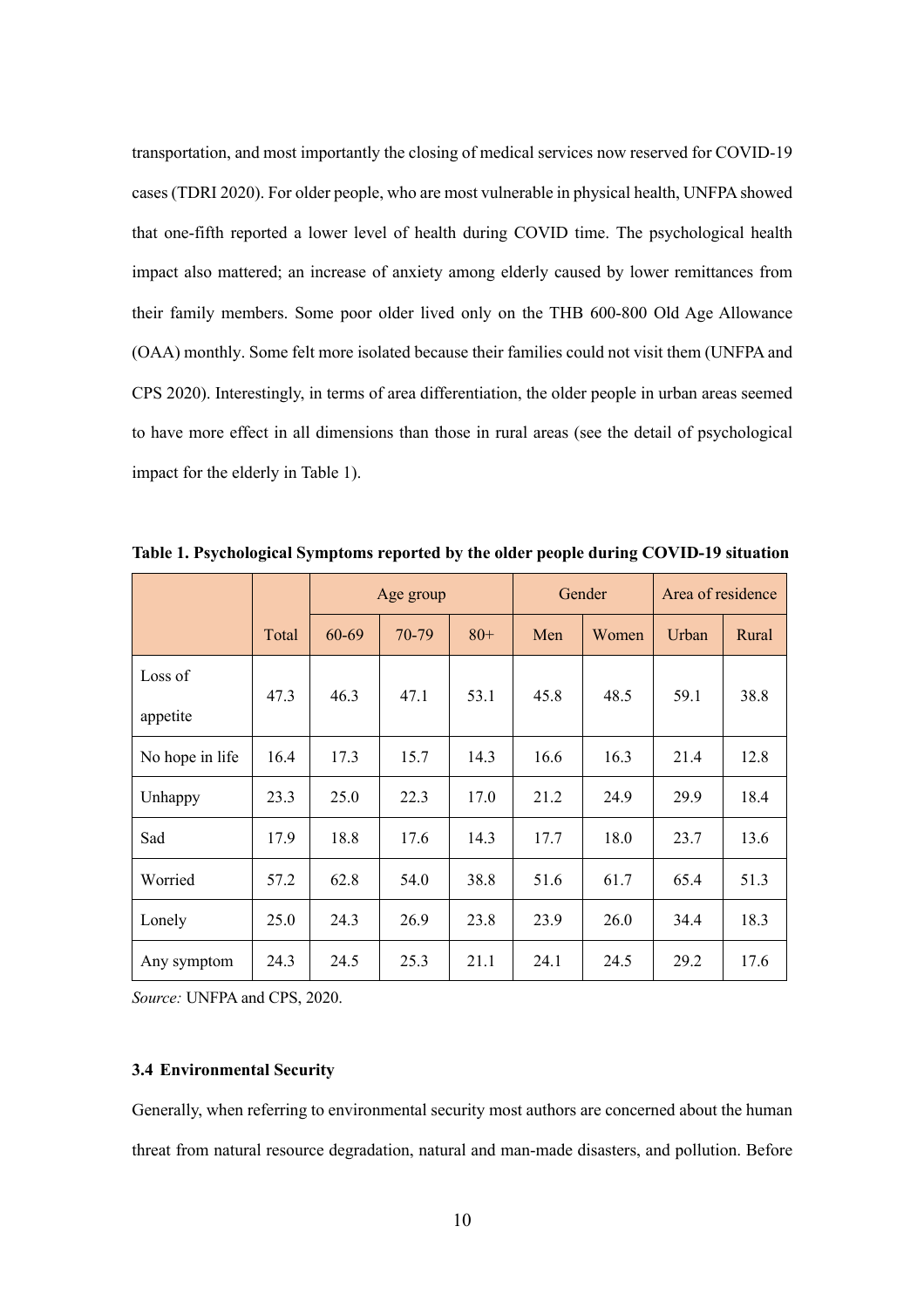the COVID-19 outbreak, Thailand, especially the Greater Bangkok Area and Chiang Mai was faced with heavy air pollution—PM 2.5 and haze. In the worst situation, all people had to wear face masks, and all schools and universities in Bangkok had to close often. During those times, the government focused on air pollution as a national agenda (National News Bureau of Thailand 2019). After the first lockdown, optimistically, it was reported that the environmental quality was better in all senses (Pollution Control Department 2021), because economic activities and transportation were stopped temporarily. On the other side, a negative side-effect was reported the vast increase of single-use, plastic and un-hygienic waste products was inevitable. The BMA reported that when there was more food delivery (to homes during the pandemic lockdowns), the higher was the generation of single-use plastic waste in Bangkok; increasing by 7.5% in one month (Bangkokbiznews 2021). To zoom into the household level, the critical environmental threat was more damaging than the COVID-19 itself. However, since the new types of COVID-19 are easily transmitted, the quarantine of infected people turned this situation into a major difficulty. Poor people do not only live in bad and over-crowded environments, when one family member is infected and cannot be admitted to a hospital, the situation is also worsened by other family members becoming infected.

## **3.5 Most Vulnerable People in COVID-19 period**

The COVID-19 epidemic affected all people. As mentioned earlier, for a tourist-hub and servicebased economy like Thailand, the collapse of those sectors caused chain effects in related sectors. Lekfuangfu et al ( 2020) studied the impact of the COVID- 19 lockdown through the lens of supply-side effects and argued that the lockdown affected supplies and lowered the demand. The lockdown had a direct impact on at least 6.4 million workers, significantly in the lower income groups. In this sense, the COVID-19 has worsened the state of income inequality in Thailand (Lekfuangfu, et al. 2020). The most impacted were the labor force related with tourism and service sectors, most of these are *informal labor*, and as noted earlier apart from the universal health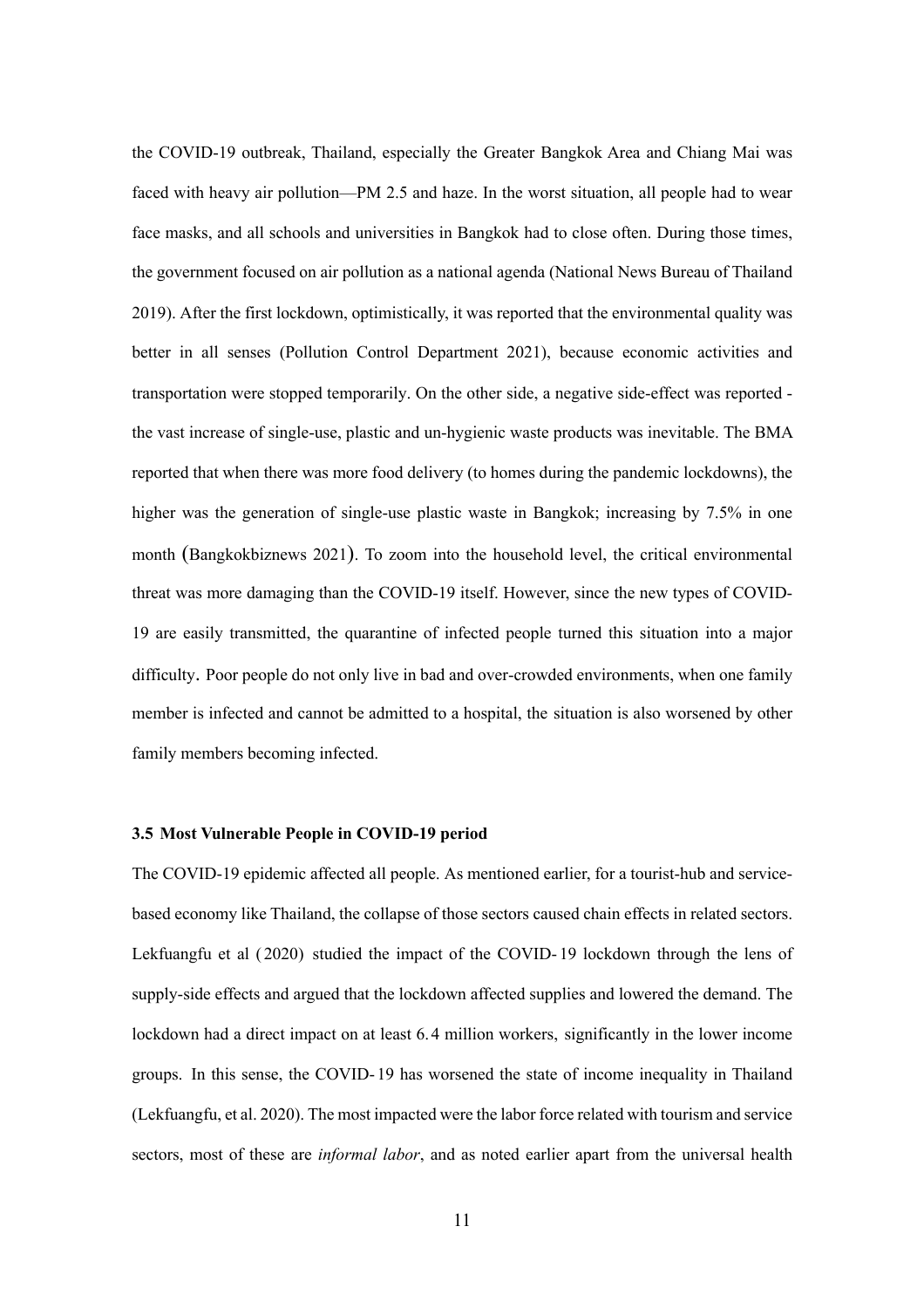coverage scheme they don't have any other social security.

Currently, Thailand is an aging society with 12 million people, or 19.2% aged over 60 years and will enter a super-aged society in the next ten years. In terms of the health impact of this situation, *the older people* especially those who have chronic diseases are at the most risk. Moreover, as mentioned in Table 1, older people in urban areas are more psychologically affected than those in the rural areas, in this sense, they have become the most vulnerable group. It is not only the senior people themselves; their families are also vulnerable in this sense. From April 23 – May 18, 2020, the Thailand Development Research Institute (TDRI), the prominent think tank of Thailand, held two on- line surveys on the social impact of COVID- 19 on vulnerable people ( 75,683 respondents). The report defined the vulnerable as a household with children, elderly, in-bed, and patients with chronic disease. The first round of surveys during 13-27 April focused on social impact; it found that the epidemic and the government prevention measures had affected more than 80% of the vulnerable households in terms of less access to medical services and the closing of nurseries and schools, plus obstacles to access on-line learning for students. The report showed that at least  $36.3 - 46.2\%$  of the vulnerable households lost half of their income because family members in other sectors lost their jobs in addition to the above impacts (Lertnitas and Jitsuchon 2020).

## **4. The Thai Government Operation for the Mitigation of the Impact of COVID-19**

During the COVID-19 pandemic and the declaration of the emergency situation, it was not only the centralization and broader power of the Royal Thai Government (RTG) that was important. The government also politicized and exploited the state of emergency in many other ways. Underestimating the situation on finding the first case in January 2020, Anutin Charnvirakul, the Minister of Public Health, said, '*…it's* [COVID-19*] just a type of flu. I see it as a flu …what we do when we see someone with the flu, we do that, just the same*…" (Teeranai Charuvastra 2020).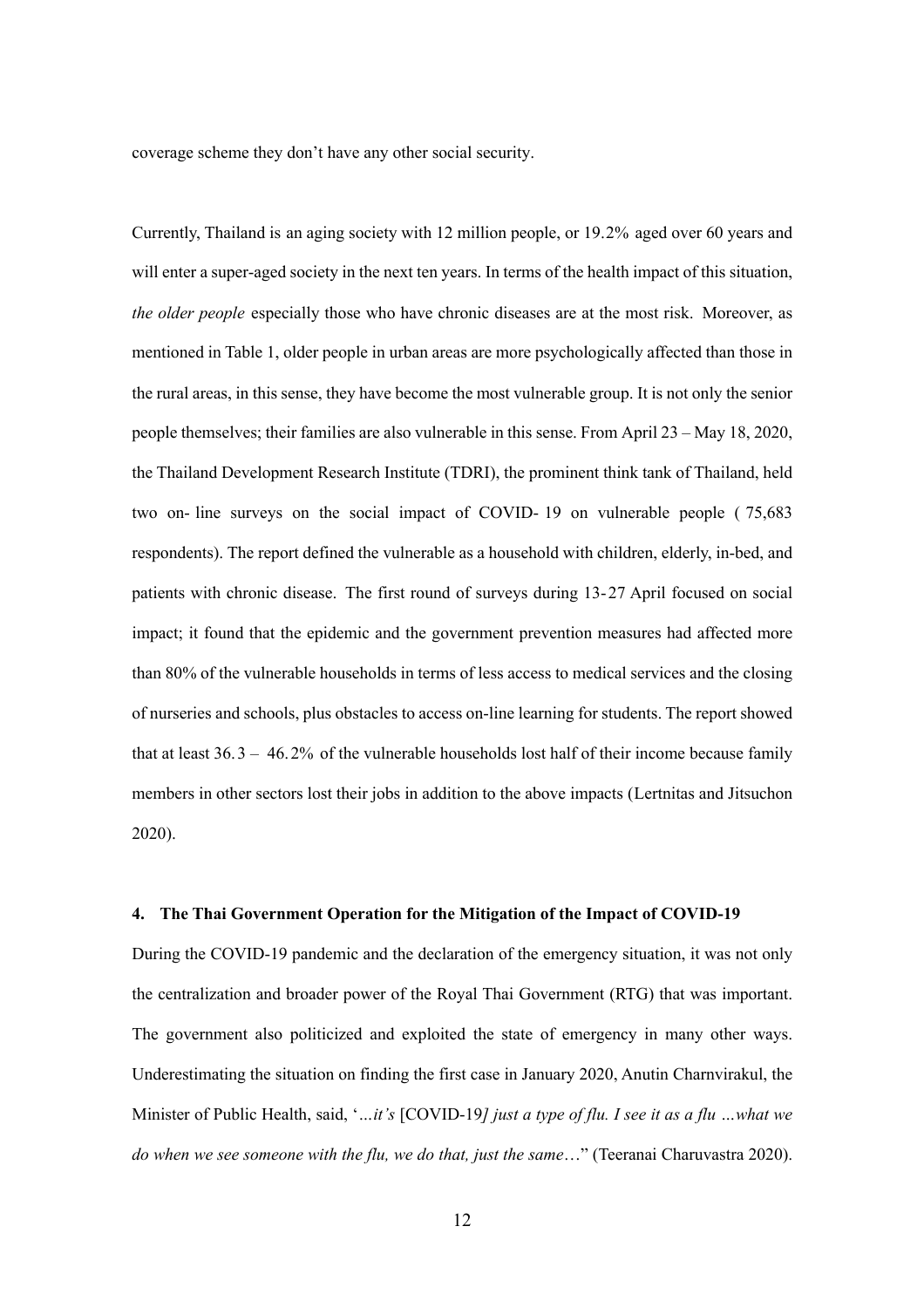This quotation reflects the perception of the government representatives and the then irresponsible response. The impact of this was evidenced by the shortage of hygienic supplies and consumer goods like face masks, alcohol gel, and chicken eggs.

When the newly infected rapidly increased to be more than 100 daily cases in late March, the response became *overreaction* through the declaration of an Emergency Situation with the Emergency Decree, and finally resulted in lockdown and curfew. In this situation, apart from medical professionals, the national security sector also became superior. It should be noticed however that the Prime Minister is the director of the Centre for COVID-19 Situation Administration (CCSA) as the central response authority. Still, the general secretary of the national council is the head of the central coordination office, and he becomes the chair of the adhoc committee, responsible for the relaxation of lockdown restriction later (The Prime Minister Order No. 22/2563 2020). This kind of governance structure implies that in the policy framing of the RTG COVID-19 is seen as a threat to national security.

After that, there was much evidence of the abuse of the emergency to control anti-government demonstrations. While the emergency decree seems to be most efficient to control the ordinary people, including the protests, on the other hand it failed to control the epidemic itself. This is shown by the expansion of epidemic clusters, from 'Lumpini boxing stadium' as the first cluster in early March 2020, then 'Samut Sakhon Cluster' as the illegal migrant worker hub, the 'Rayong Gambling Cluster' in December, and to the 'Thong Lor' executive club as the latest cluster in early April 2021, currently the cumulative number of the infected is 39,038 cases, with more than 1,000 new cases being added daily.

Regarding the mitigation of the COVID-19 impact, in April 2020, the RTG launched three financial emergency decrees that authorized a total of THB1.9 billion as loans for solving the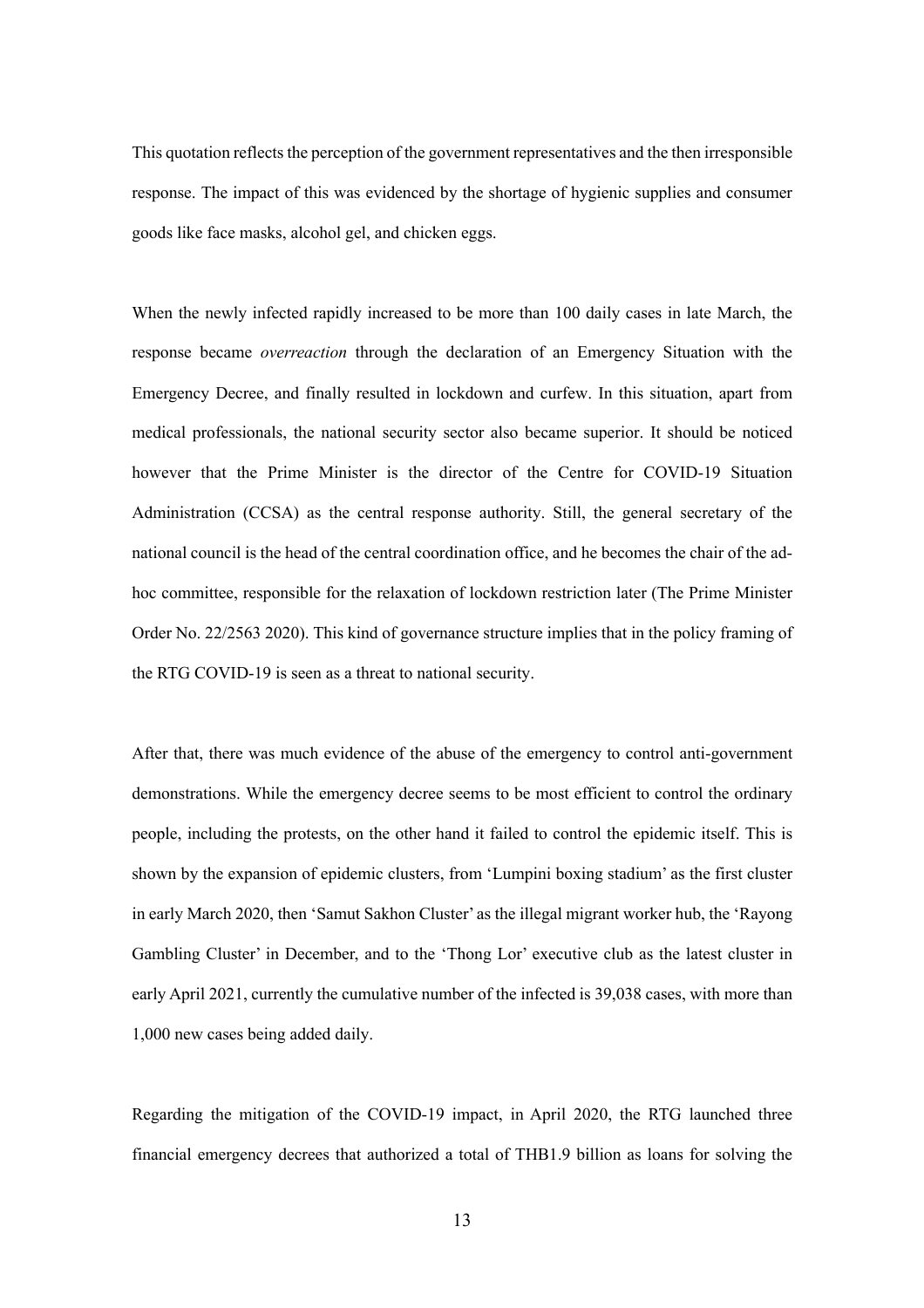problem. This report focuses on the *Emergency Decree Authorizing the Ministry of Finance to Raise Loans to Solve Problems, Remedy and Restore the Economic and Society as Affected by the Coronavirus Disease Pandemic,* B.E. 2563 (2020), as the primary resource for social and economic restoration. The decree allowed one billion Baht as public loans, allocated to three action plans, of which (Scheme-A) allocated 4.5 percent for the medical and public health plan, (Scheme-B) 55.5% as financial aid for people affected from COVID-19, and (Scheme-C) 40% for the social and economic restoration plan. However, after the partial lockdown in December, the cabinet decided to re-allocate the budget to help more affected people<sup>2</sup>.

On March 22, 2021, it found that apart from direct financial aid for the affected people in Scheme-B, which spent 81.99% of the allocated budget, the disbursements in other schemes are very delayed, only 24.71% for Scheme-A and 47.56% for Scheme- C (NESDC 2021a, 2021b). *This fact implies the failure of the government in coping with the COVID-19 impact.* Moreover, all of the financial aid was digitalized. All affected people have to apply via digital platforms and ebanking. The digital divide and error mean some people are left behind. There have been many reports about people who could not access financial aid because of a lack of digital know how.

Finally, Scheme-C is controlled by government organizations. From the beginning, there were 46,411 proposals for the amount of THB 1.4 billion, but to date there are only 231 projects approved, worth THB 133,114.8899 million. Of which, 99.28% of the allocation was for topdown projects. It is not only the lack of bottom-up participation; the civil society is not considered as a player in the COVID-19 game. After the civil society's criticism, the cabinet set a special committee to recruit the project from civil society and community. Finally, there only four of more than 400 projects in Scheme-C were approved, only 0.027% of the total budget. In

<sup>&</sup>lt;sup>2</sup> Currently, the proportion has changed, because of the second wave of the epidemic, the Cabinet decided to re-allocate funds; Program-B is increased to 60%, while Program-C is reduced to 33.5%.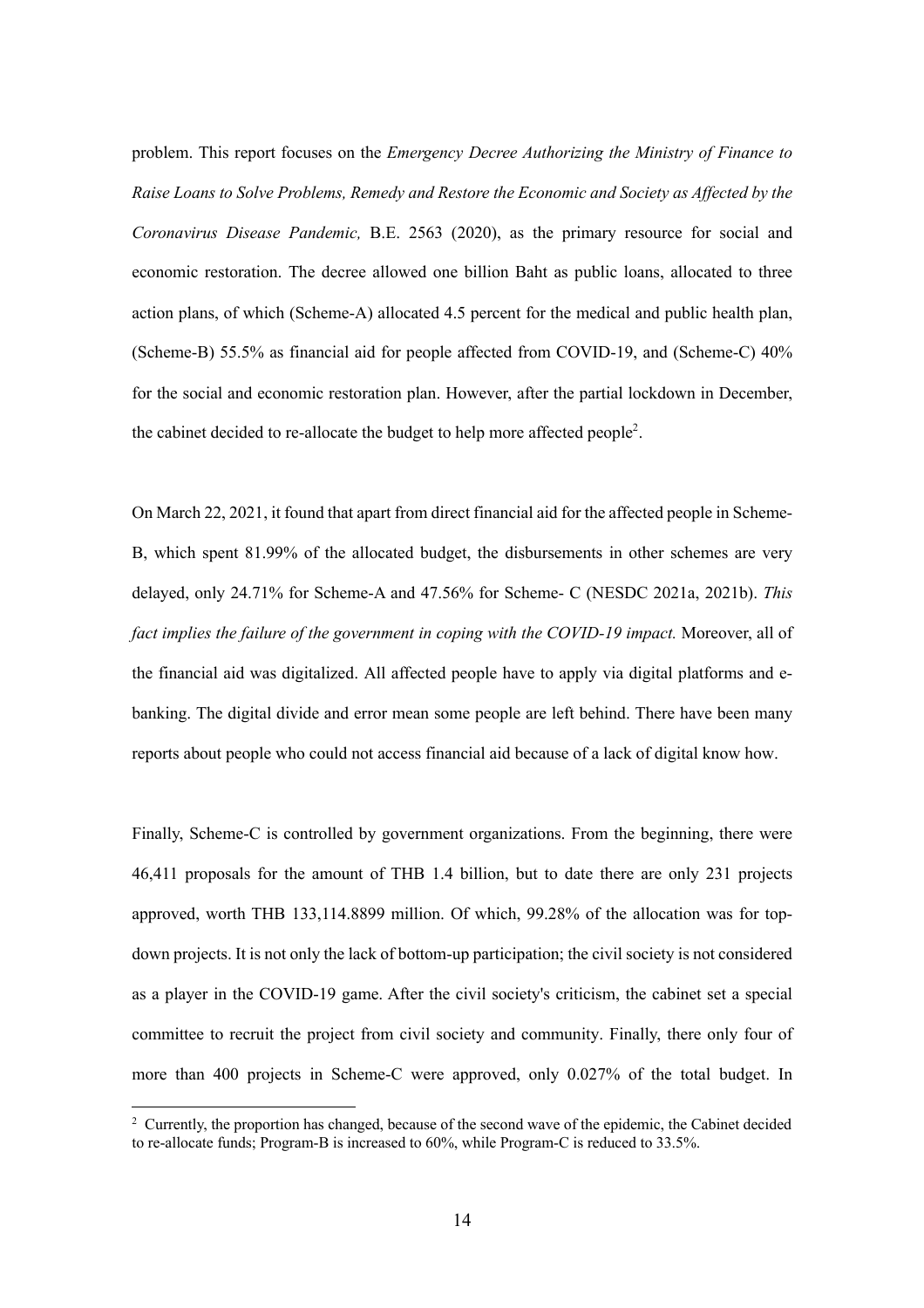conclusion, how the RTG decided to cope with COVID-19 *was to favour top-down failure protection.*

#### **5. Preliminary Observations and the Next Phase Plan**

From early April 2021, the third phase of the epidemic expanded rapidly; the daily number of new cases increased to more than a thousand. The fact showed the government's failure, not only in terms of epidemic control but also in terms of socio-economic impact mitigation. *The downside risk not only resulted from the COVID-19 but also from the government's wrong direction*. While there are a higher number of new cases, the lower vaccination rate actually results from the vaccine purchasing policy. Human security in Thailand is therefore likely to continue to deteriorate. The next phase of this project will focus more on the socio-economic impact and human security of the vulnerable people, especially for the older people who are one-fifth of the Thai population and the most vulnerable in terms of physical health and often left behind in the digital disruption. Apart from monitoring the top-down protection in terms of the government project, the researcher will investigate the local initiatives, including the community-based service for the elderly along with the government-supported project, and the caregiver program and the village health volunteers to re-balance bottom-up empowerment with top-down protection. The researcher will gather quantitative and qualitative data in the fieldwork with parallel research projects in May 2021. This will be the primary data focus on the on-going impact of COVID-19 on the poor older people both in urban and rural areas, especially relation to the latest outbreak. Additionally, the phase will identify the key stakeholders and how to design bottom-up empowerment to support the vulnerable older people in different areas.

## **Notes**

1. Figure 1 used data as of March 2020. After that, the situation changed dramatically. In April 2020, the new infected cases increased to 36,292 and then to 94,575, and to 99,268 in May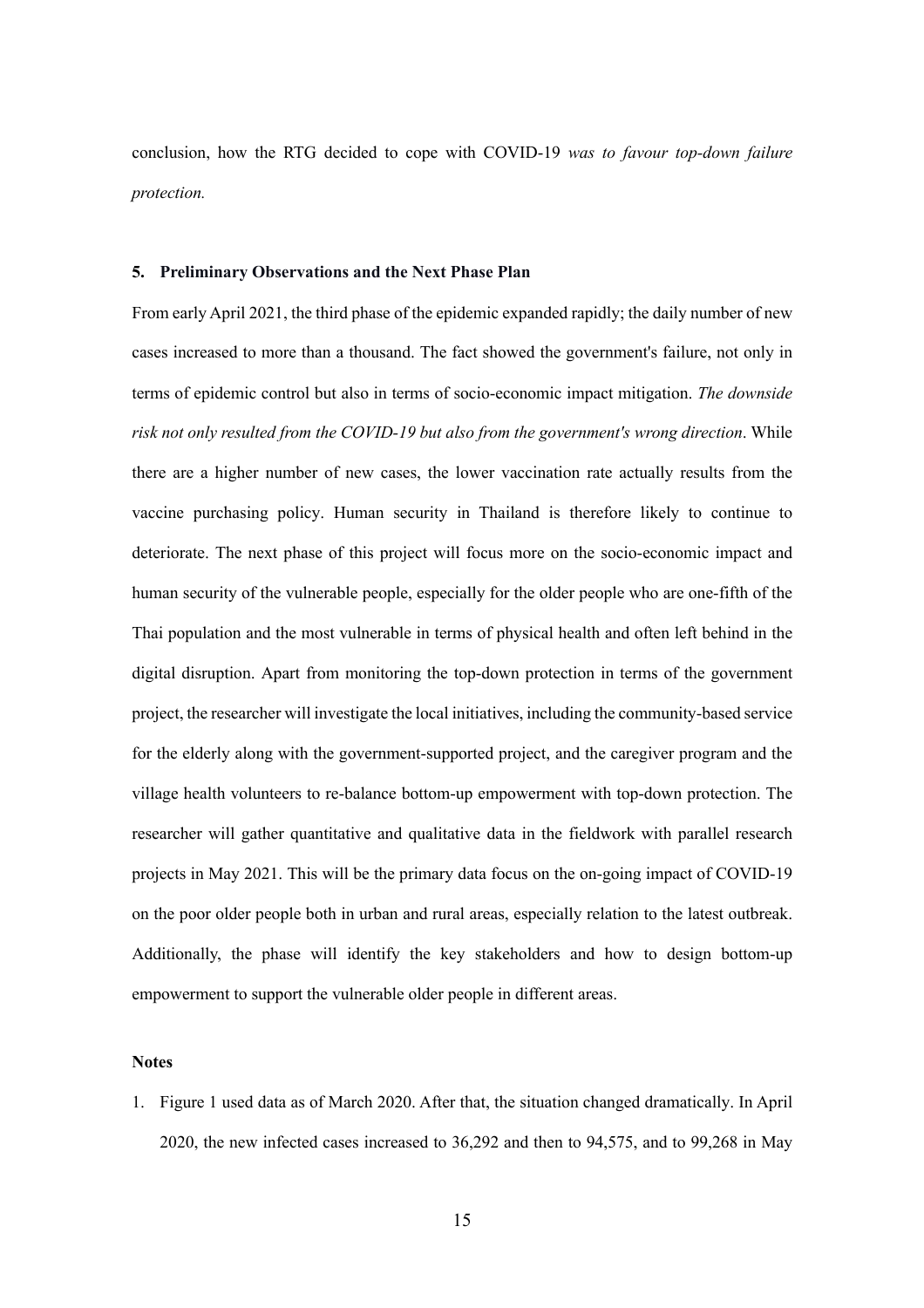and June 2020, respectively;

- 2. The government enacted the 2<sup>nd</sup> decree of a THB 500,000 billion public loan in late May 2021 because there was insufficient money in the  $1<sup>st</sup>$ public loan;
- 3. The latest pandemic outbreak started from April 2021, and by July 2021 the daily total of newly infected people was more than 9000, with 90 deaths daily, the highest recorded so far. In early July, the cabinet agreed with the CCSA's proposal to lockdown all construction camps, blamed as a major cluster risk area in Greater Bangkok, and finally, the RTG decided to lockdown 10 high-risk provinces on 12 July 2021.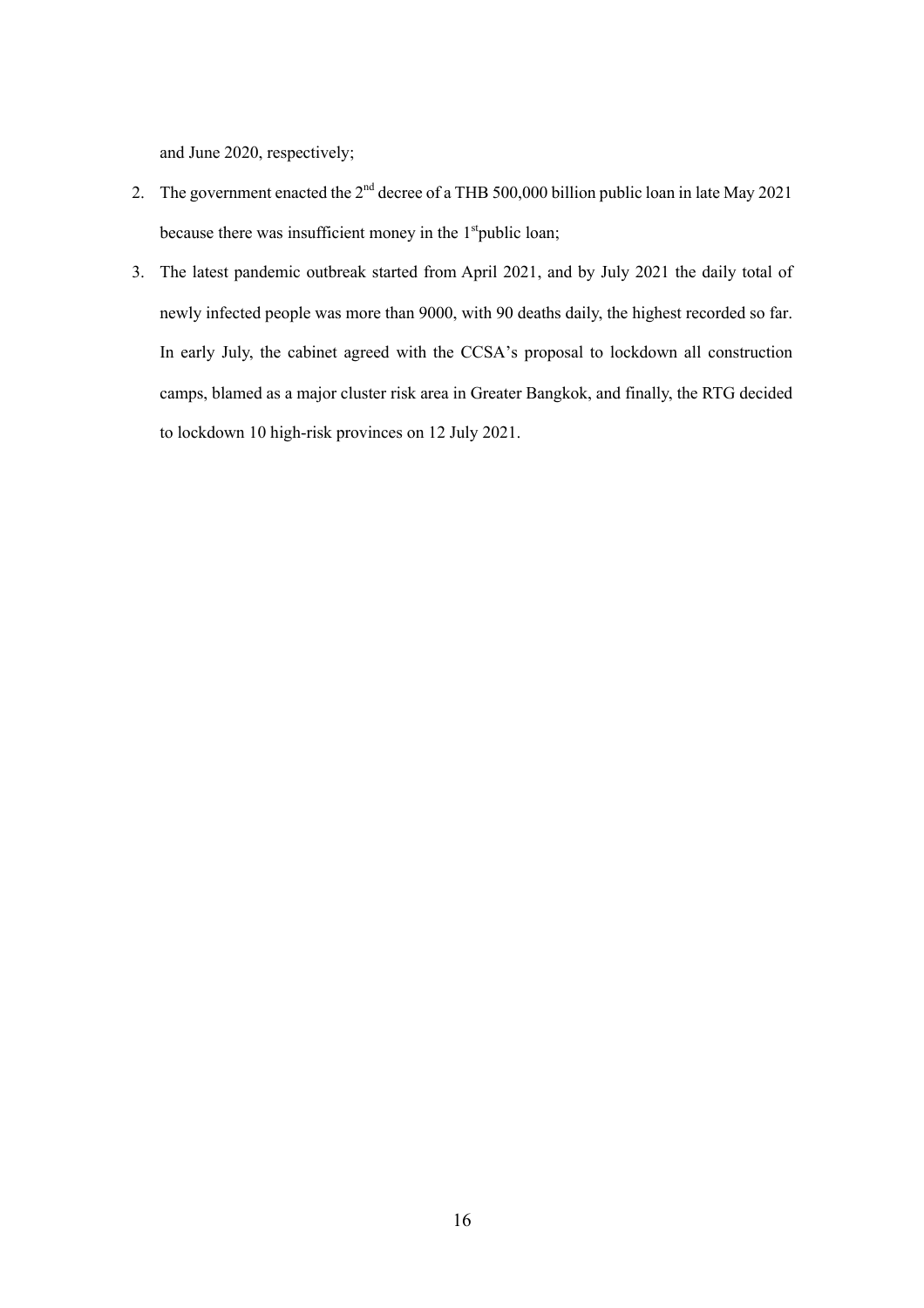#### **References**

Bangkok Post and Agencies. 2020. "Thailand records first coronavirus death." *Bangkok Post,* March 20. Accessed March 20 2021.

https://www.bangkokpost.com/thailand/general/1869104/thailand-records-first-coronavirusdeath

Bangkok Post. 2020. "Thailand reports 188 new coronavirus cases, brings total to nearly 600." *Bangkok Post,* March 22. Accessed March 8 2021.

https://www.bangkokpost.com/thailand/general/1884025/thailand-reports-188-newcoronavirus-cases-brings-total-to-nearly-600

- Bangkokbiznews. 2021. "Monitoring 'Plastic Waste' situation during COVID-19 pandemic [in Thai]*.*" *Bangkokbiznews*, June 11. https://www.bangkokbiznews.com/news/detail/942224
- Bangprapa, Mongkol. 2020. "Egg exports banned for one week." *Bangkok Post,* March 26. Accessed March 6 2021. https://www.bangkokpost.com/business/1887040/egg-exports-banned-forone-week
- Digital Government Agency. 2021. *Open Government Data of Thailand.* Bangkok: Digital Government Agency. Accessed March 23. https://data.go.th/dataset/covid-19-daily
- Government of Thailand. 2020. "*The Prime Minister Order No. 22/2563*. *Establishment of Ad-hoc Committee Considering for the Relaxation of Lockdown Restriction [in Thai].*" May 13. http://www.nsc.go.th/wp-content/uploads/2020/05/CV19-35.pdf
- Jumnianpol, S., N. Nuangjamnong, and S. Srakaew. 2019. "Trafficking of Fishermen in Southeast Asia: Sovereignty Questions and Regional Challenges." In *Human Security and Cross-Border Cooperation in East Asia*, edited by Carolina G. Hernandez, Eun Mee Kim, Yoichi Mine, and Ren Xiao, 249-270. Cham: Palgrave.
- Lekfuangfu, N., S. Piyapromdee, P. Porapakkarm, and N. Wasee. 2020. " COVID-19 Lockdown: The Impact on Thai Labour in term of Supply-side Effect." *Puey Ungphakorn Institute for*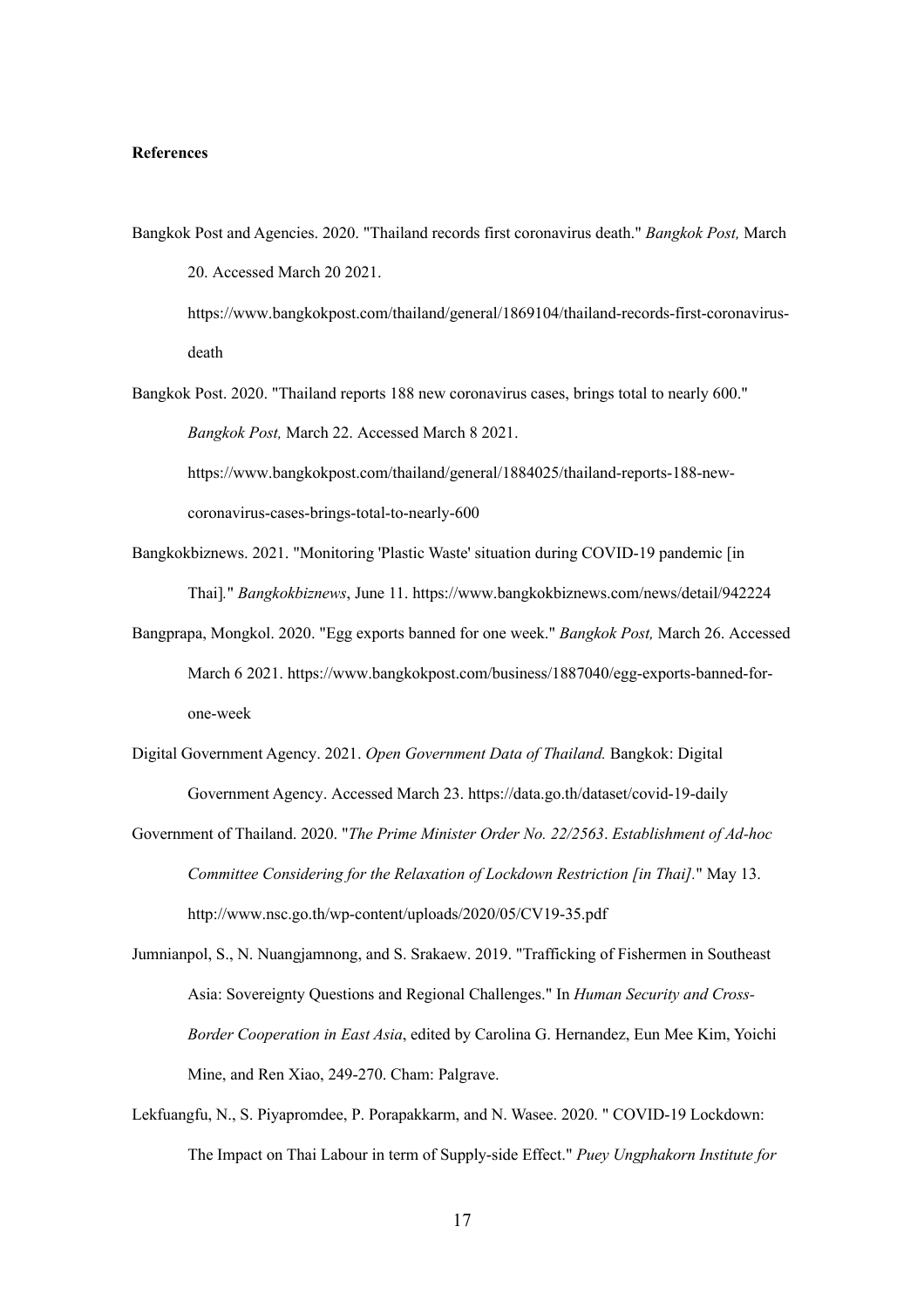*Economic Research.* April 17. Accessed March 12 2021.

https://www.pier.or.th/?abridged=%E0%B9%80%E0%B8%A1%E0%B8%B7%E0%B9%8 8%E0%B8%AD-%E0%B9%82%E0%B8%84%E0%B8%A7%E0%B8%B4%E0%B8%94- 19-%E0%B8%9B%E0%B8%B4%E0%B8%94%E0%B9%80%E0%B8%A1%E0%B8%B7 %E0%B8%AD%E0%B8%87-%E0%B8%9C%E0%B8%A5%E0%B8%81.

Lertnitas, C., and S. Jitsuchon. 2020. *The Vulnerability of Vulnerable People under COVID-19 [in Thai].* Accessed March 9 2021. https://tdri.or.th/2020/06/impact-of-covid19-on-vulnerablegroups/?fbclid=IwAR00e\_ENy-

YVXFJov9\_5SZD1urV6ufyrgxXgKHDU3xTEbgbcQcbWnM1FAnU

- Ministry of Tourism and Sports. 2021. *Tourism Statistics 2020.* Bangkok: MOTS. https://www.mots.go.th/more\_news\_new.php?cid=411
- National News Bureau of Thailand. 2019. *Cabinet makes PM2.5 national agenda.* National News Bureau of Thailand, February 13.

https://thainews.prd.go.th/en/news/detail/TCATG190213103559694

- National Statistical Office, Ministry of Digital Economy and Society. 2020. *The Informal Employment Survey 2020* (in Thai)*.* Bangkok: NSO.
- NESDC. 2020a. *Gross Domestic Product : Q2/2020.* Bangkok: Office of National Economic and Social Development Council. Accessed March 7 2021.

https://www.nesdc.go.th/main.php?filename=qgdp\_page

- NESDC. 2020b. *National Income of Thailand.* Accessed March 7 2021. https://www.nesdc.go.th/nesdb\_en/main.php?filename=national\_account
- NESDC. 2021a. *Report presented to the Ad-Hoc Committee of the House of Representatives, tracking spending in response to COVID-19 pandemic,* March 22. Bangkok: Office of National Economic and Social Development Council.
- NESDC. 2021b. *Social Situation and Outlook: Q4 and Overall of 2020* [in Thai]. Bangkok: Office of National Economic and Social Council*.*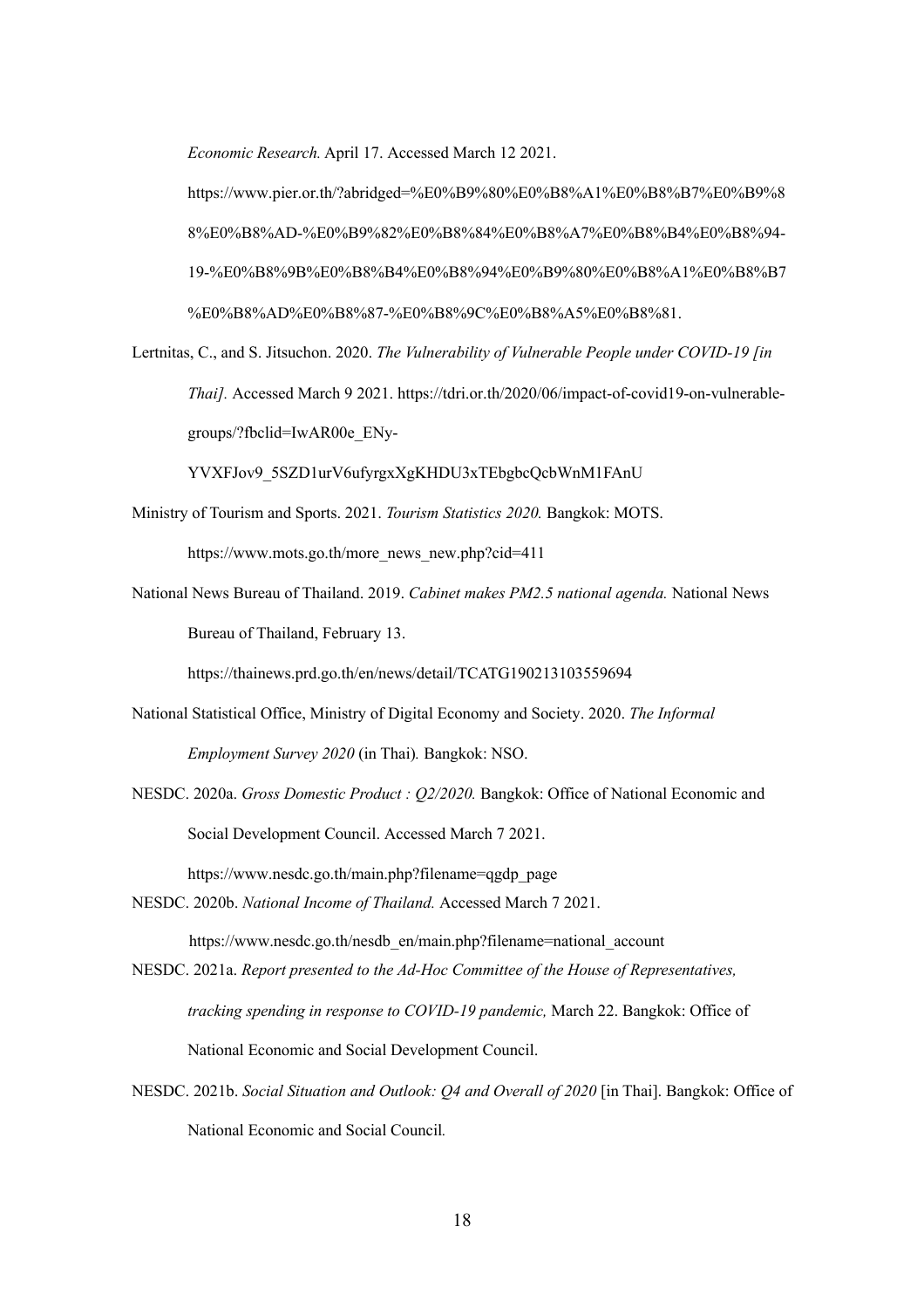https://www.nesdc.go.th/ewt\_dl\_link.php?nid=5491&filename=socialoutlook\_report

- Oxford Policy Management. 2020. *Social Impact Assessment of COVID-19 in Thailand.* Bangkok: United Nations, Thailand.
- Pollution Control Department. 2021. *State of Thailand Environmental Quality 2020 [in Thai].* Bangkok: Pollution Control Department. https://www.pcd.go.th/pcd\_news/11873/
- Post Reporter. 2020. "Food donors face charges in brawl-marred charity effort." *Bangkok Post,* April 21. Accessed March 12 2021.

https://www.bangkokpost.com/thailand/general/1903725/food-donors-face-charges-inbrawl-marred-charity-effort

- Ratchakitchanubeksa [Government Gazette]*.* 2020. *Declaration of an Emergency Situation in all areas of the Kingdom of Thailand [in Thai].* Bangkok: Government Gazette, March 25: 1.
- Research Unit on Contemporary Peasant Studies. 2020. *Socio-Economic Impact Assessment of COVID-19 on Small Farmers in Agriculture Communities (in Thai).* Bangkok: Research Unit on Contemporary Peasant Studies, Chulalongkorn University.
- Senate Standing Committee on Labour. 2021. *The Report on the Way to Mobilize Thailand Labour Market to Overcome COVID -19 Period: An Adaptation for All Groups and Ages of Labour toward Progress, Secuity and Sustainability [in Thai].* Bangkok: Bureau of Committee 3, Office of the Secretary - General of the Senate.
- Teeranai Charuvastra. 2020. "Its just a Flu."*Khaosod English*, January 27. Accessed March 7 2021. https://www.khaosodenglish.com/news/crimecourtscalamity/2020/01/27/its-just-a-fluhealth-min-insists-coronavirus-under-control/
- The World Bank. 2020. *Thailand Eonomic Monitor: Thailand in the Time of COVID-19.* Washington, DC: The World Bank.

https://documents.worldbank.org/en/publication/documents-

reports/documentdetail/456171593190431246/thailand-economic-monitor-thailand-in-thetime-of-covid-19